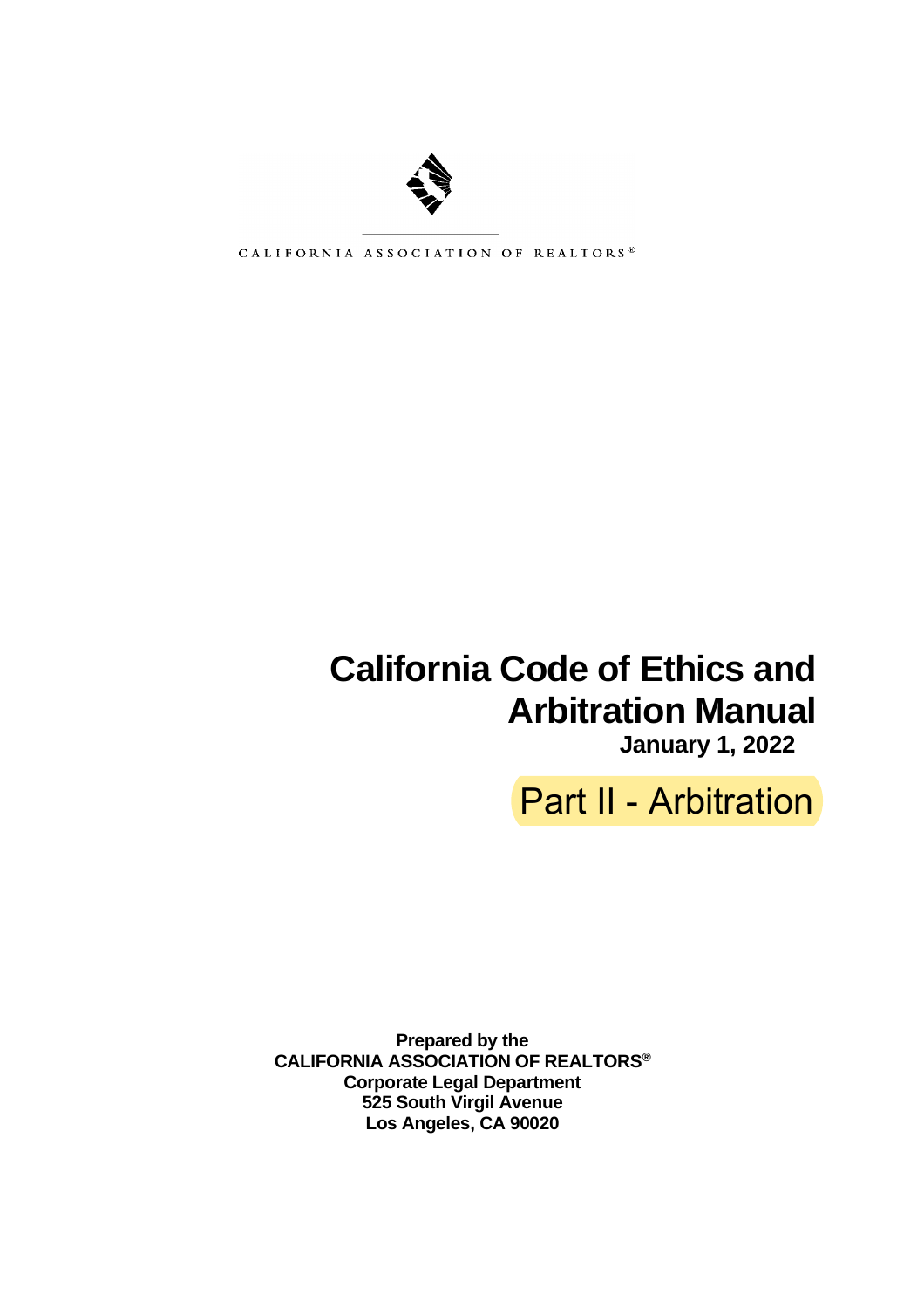#### **Introduction**

The *California Code of Ethics and Arbitration Manual* ("Manual") is designed and intended for use by Member Associations of the California Association of REALTORS® ("C.A.R.") for administration of professional standards matters. The Manual is drafted to be in compliance with the applicable policies of the National Association of REALTORS® and California state law. If a Member Association desires to adopt a different set of rules for administration of professional standards or desires to change the model provisions contained herein, it is recommended that the Member Association have such rules and procedures reviewed by legal counsel and approved by NAR prior to actual use.

#### **Changes to this Manual**

From time to time C.A.R. updates this Manual to comply with changes in NAR policies or California law. All substantive changes to the Manual from the last edition have been made and shown in red underlined typeface.

Some of the major changes to the Manual for 2022 are as follows:

- 1. Language was added to Section 8(e) to clarify that a citation reconsideration may be conducted by members of an Association's MLS Committee instead of members of an Association's Professional Standards Committee, at the Association's option.
- 2. Language was added to Sections 20(c) and 56(d) to clarify that the decision of a hearing panel concerning the timeliness of filing of a complaint is not subject to review by the Board of Directors.
- 3. Section 20(f) was added to incorporate the new prehearing broker-to-broker meeting process passed by the C.A.R. Board of Directors in October 2021.
- 4. Language was added to Section 24(f) to incorporate the policy passed by the C.A.R. Board of Directors in October 2021 that the complainant is not required to cite allegations in the complaint and may leave the decision to the Grievance Committee.
- 5. Section 24(g), 25(a), and 25(c) were revised to clarify that the Grievance Committee is permitted to delete a respondent from a complaint and that this decision is subject to review, upon the request of the complainant, by the Board of Directors.
- 6. Language was added to Sections 28(h) and 56(m) to incorporate the new Professional Standards Observer policy passed by the C.A.R. Board of Directors in April 2021.
- 7. Language was added to Section 56(h) to clarify that the filing fee must be paid by the respondent even if the respondent does not submit a response.

#### **Questions**

C.A.R. provides this Manual as a member service to Member Associations. In addition, the C.A.R. provides advice to Member Associations regarding the interpretation and application of the *Manual*. Any questions from Member Associations regarding this *Manual* can be directed to the C.A.R. Corporate Legal Department at (213) 739- 8381.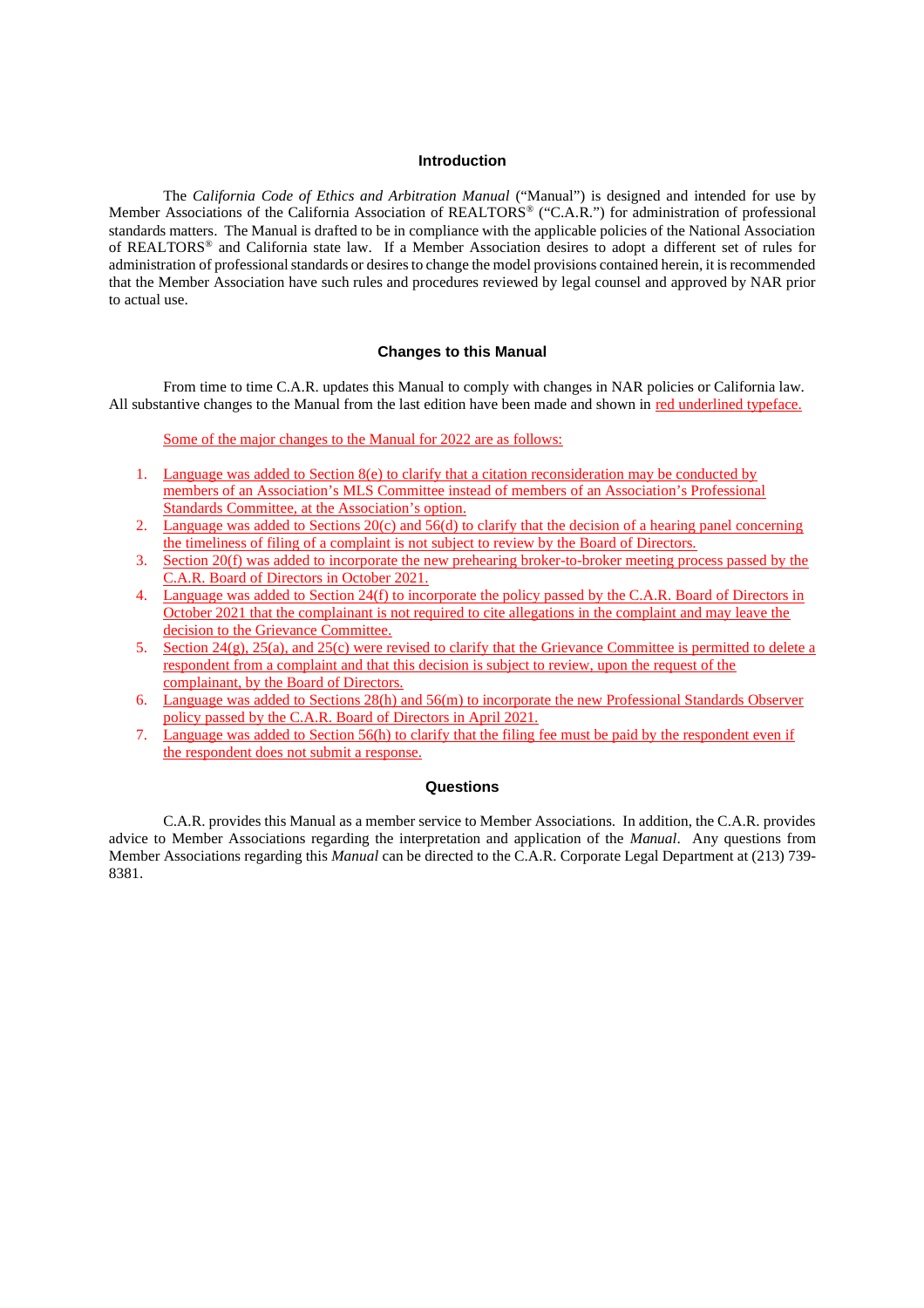| Section 43. MLS Participant's and Subscriber's Duty and Privilege to Arbitrate 30  |  |
|------------------------------------------------------------------------------------|--|
|                                                                                    |  |
|                                                                                    |  |
|                                                                                    |  |
| Section 47. Multi-Association Professional Standards Hearings and Shared Panelists |  |
|                                                                                    |  |
|                                                                                    |  |
|                                                                                    |  |
|                                                                                    |  |
|                                                                                    |  |
|                                                                                    |  |
|                                                                                    |  |
|                                                                                    |  |
|                                                                                    |  |
|                                                                                    |  |
|                                                                                    |  |
|                                                                                    |  |
|                                                                                    |  |
|                                                                                    |  |
|                                                                                    |  |
|                                                                                    |  |
|                                                                                    |  |
|                                                                                    |  |
|                                                                                    |  |
|                                                                                    |  |
|                                                                                    |  |
|                                                                                    |  |
|                                                                                    |  |
|                                                                                    |  |
|                                                                                    |  |
|                                                                                    |  |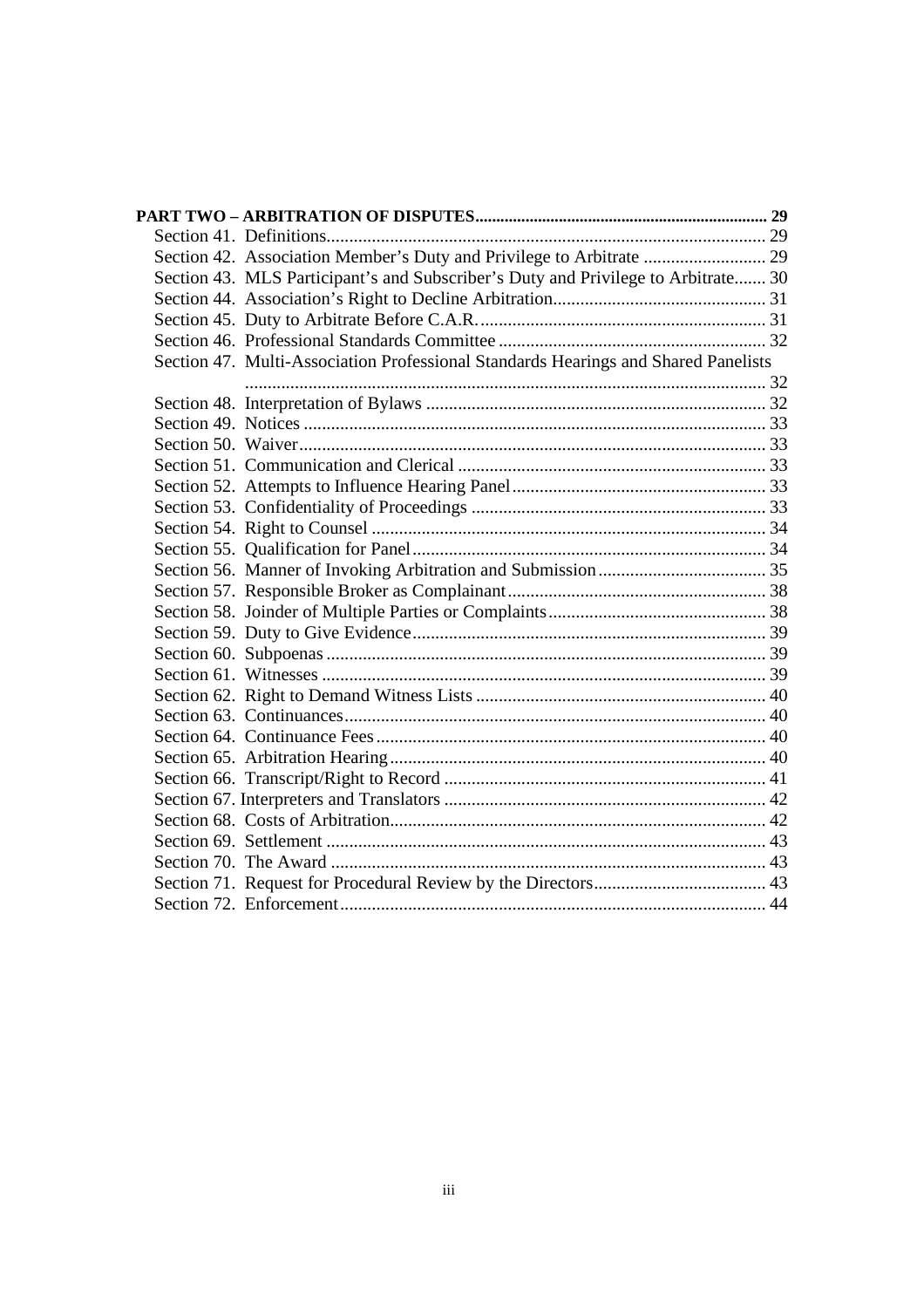#### **PART TWO – ARBITRATION OF DISPUTES**

#### **Section 41. Definitions**

As used herein,

(a) "Association" means this organization (the local Board or Association of REALTORS®).

(b) "Association Executive" means the chief staff executive of any Association or his or her designee, or the elected Secretary of any Association not having a chief staff executive.

(c) "Complainant" means the person who files an arbitration complaint against a respondent, seeking money from that respondent.

(d) "Directors" means the Board of Directors of the Association or appropriate body appointed by the Directors to act when hearing reviews of arbitration awards.

(e) "Dispute" means a controversy arising out of the real estate business.

(f) "Hearing" refers to an arbitration hearing involving a controversy arising out of the real estate business.

(g) "Member" means a REALTOR<sup>®</sup>. or REALTOR-ASSOCIATE® member of this Association, whether primary or secondary.

(h) "Panel" means a hearing panel in a hearing as defined in subsection (f) above who shall be deemed arbitrators within the meaning of Part 3, Title 9 of the California Code of Civil Procedure or a review panel of the Directors as defined in subsection (d) above when considering a review of an arbitration award.

(i) "Participant" means any individual defined in the MLS rules and regulations of the Association as a Participant.

(j) "Party" means the complainant(s) or respondent(s) to an arbitration proceeding referred to in Part Two of this Manual.

(k) "Respondent" means the REALTOR® or MLS member against whom an arbitration complaint seeking money is filed and who must defend themselves against that complaint.

(l) "Responsible Broker" means the broker designated in the records of the Department of Real Estate to be responsible for the conduct of individuals affiliated with his or her office(s) or licensed or certified individuals who are sole proprietors, partners, officers, or shareholders of a corporation, or office managers acting on behalf of principals of a real estate firm who are authorized to bind the principals in arbitration.

(m) "Subscriber" means any individual defined in the MLS rules and regulations of the Association as a Subscriber.

#### **Section 42. Association Member's Duty and Privilege to Arbitrate**

(a) **Duty to Arbitrate; Disputes Subject to Arbitration.** By becoming and remaining a member of an Association and by signing or having signed the agreement to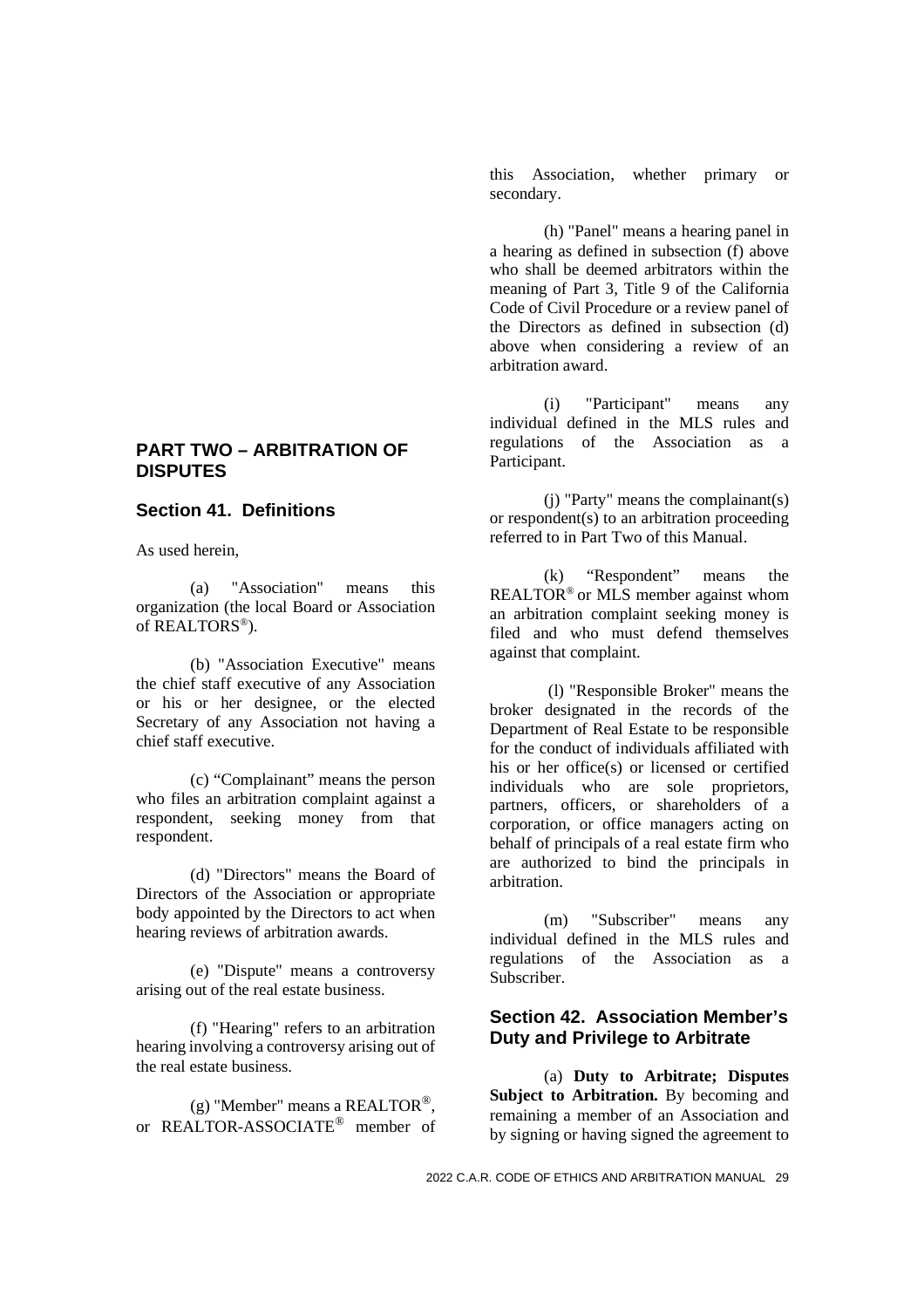abide by the Association bylaws, every member binds him or herself and the corporation or firm for which he or she acts, and agrees to submit to binding arbitration, at the local Association where all parties are members or C.A.R. as set forth in Section 45, all disputes as defined by Article 17 of the NAR Code of Ethics and as set forth in the provisions of this Section (subject to the conditions or exceptions listed in this Section and Section 43). Disputes subject to arbitration include: 1) disputes with other members arising out of the real estate business and their relationship as REALTORS® and 2) contractual disputes with a member's client arising out of an agency relationship between the member and client provided the client agrees to submit the dispute to binding arbitration using the Association's facilities and be bound by the arbitration award. The obligation under this Section shall be deemed an arbitration agreement within the meaning of Part 3, Title 9 of the California Code of Civil Procedure.

(b) **When the Duty to Arbitrate Arises.** For purposes of this Section, the duty to arbitrate arises and membership shall be determined when facts giving rise to the dispute occur. Termination of membership from the Association shall not relieve the arbitration duty under this Section for disputes that arose when the person was a member of the Association.

(c) **Disputes between Members of the Same Firm.** Members are not bound to arbitrate disputes between members of the same firm if the dispute arises when the members are affiliated with the same firm unless each such party agrees in writing to the arbitration of such dispute(s) under the Association's facilities.

(d) **Responsible Broker.** If a member files for arbitration of a dispute involving his or her responsible broker (but not between the member and the responsible broker), the responsible broker with whom the member was associated at the time the dispute arose must join in the complaint.

(e) **Agreement to Arbitrate Outside of the Association.** Notwithstanding any other provision of this Manual, if any member enters into an agreement (either before or after a dispute arises) with nonmembers or other members to arbitrate a dispute utilizing non-Association facilities, such member is not bound to arbitrate the dispute utilizing Association facilities nor shall Association facilities be available for such arbitrations unless the Association agrees to provide arbitration.

(f) **Claims that Cannot be Arbitrated at the Association.** Pursuant to NAR policy, the following types of claims shall not be arbitrated at any REALTOR® Association: (i) tortious interference with business relationships; (ii) tortious interference with a contractual relationship; (iii) economic duress; (iv) intentional infliction of emotional distress; (v) other tort claims, such as libel/slander; (vi) employment claims, other than commission disputes; (vii) fraud/misrepresentation claims; (viii) property claims, both real and personal; (ix) Disputes between two listing brokers where no contract exists between the parties and the dispute is not as specified in Standard of Practice 17- 4(4). In addition, NAR limits the award in an arbitration proceeding to the amount in dispute, and so an arbitration award will not include punitive damages or damages for pain and suffering.

### **Section 43. MLS Participant's and Subscriber's Duty and Privilege to Arbitrate**

(a) **Duty to Arbitrate.** If a person is not subject to arbitration under Section 42 of this Manual, and the MLS to which the person is a Participant or Subscriber has a provision for binding arbitration under this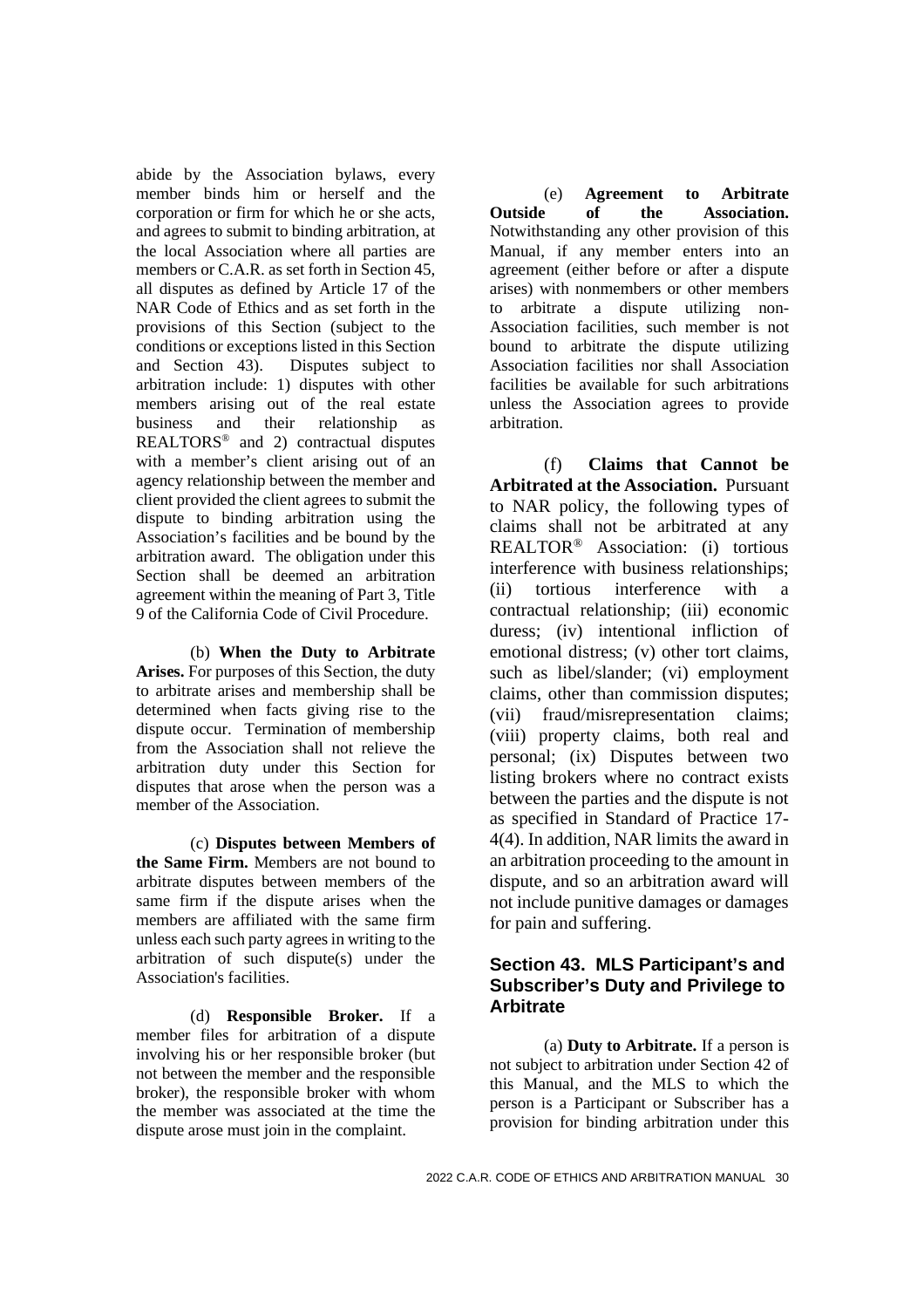Manual, the arbitration shall be conducted in accordance with the provisions of this Manual.

(b) **Agreement to Arbitrate Outside of the Association.** Notwithstanding any other provision of this Manual, if any MLS Participant or Subscriber enters into an agreement (either before or after a dispute arises) with another Participant or Subscriber to arbitrate a dispute utilizing non-Association facilities, such persons are not bound to arbitrate the dispute utilizing Association facilities nor shall Association facilities be available for such arbitrations unless the Association agrees to provide arbitration.

## **Section 44. Association's Right to Decline Arbitration**

(a) **Hearing Panel Declining Arbitration.** If the hearing Panel determines that because of the magnitude of the amount involved or the legal complexity of the controversy the dispute should not be arbitrated, it shall so report its recommendation to the Board of Directors. If the Board of Directors concurs, the arbitration shall terminate and the parties shall be relieved of their obligation to arbitrate pursuant to the provisions of this Manual. If the Board of Directors does not concur, the matter shall be referred back to the Professional Standards Committee for hearing before a new hearing Panel (Form A-20).

(b) **Declining Arbitration Prior to Selection of Hearing Panel.** If a hearing Panel has not been convened, the Professional Standards Chairperson or his or her designee and legal counsel representing the Association, after reviewing the complaint and response, may jointly recommend to the Board of Directors that the dispute should not be arbitrated because of the magnitude of the amount involved or the legal complexity of the controversy. If the Board of Directors concurs, the arbitration shall terminate and the parties shall be

relieved of their obligation to arbitrate pursuant to the provisions of this Manual. If the Board of Directors does not concur, the matter shall be referred to the Professional Standards Committee for hearing.

(c) **Postponement for Litigation.** If an otherwise arbitrable matter is the subject of pending civil litigation, arbitration shall not take place unless the litigation is withdrawn or the matter is referred to the Association by the court for arbitration in accordance with these procedures.

(d) **Filing Fees.** In the event the Association declines arbitration pursuant to this Section, any filing fees paid by parties shall be returned to the parties.

(e) **Availability of Other Forums.** Notwithstanding any provisions of this Manual, in the event the Association declines arbitration under this Section or otherwise determines that the matter is not subject to arbitration through the Association for any reason, the parties are not precluded from resolving the dispute in another forum or from pursuing other legal remedies for the dispute.

# **Section 45. Duty to Arbitrate Before C.A.R.**

(a) **Disputes Subject to Arbitration Before C.A.R.** By becoming or remaining a member, every member binds him and herself and the firm for which he or she acts and agrees to submit to binding arbitration, by the arbitration facilities of the CALIFORNIA ASSOCIATION OF REALTORS® ("C.A.R.") or a multi-Association or shared panel comprised according to Section 47, any dispute where the parties' Responsible Brokers share no local boards in common, provided: 1) the dispute is a dispute as defined in Section 42; 2) the bylaws of the other local Association incorporate this Manual or contain a provision similar to this; and 3) C.A.R. maintains arbitration facilities capable of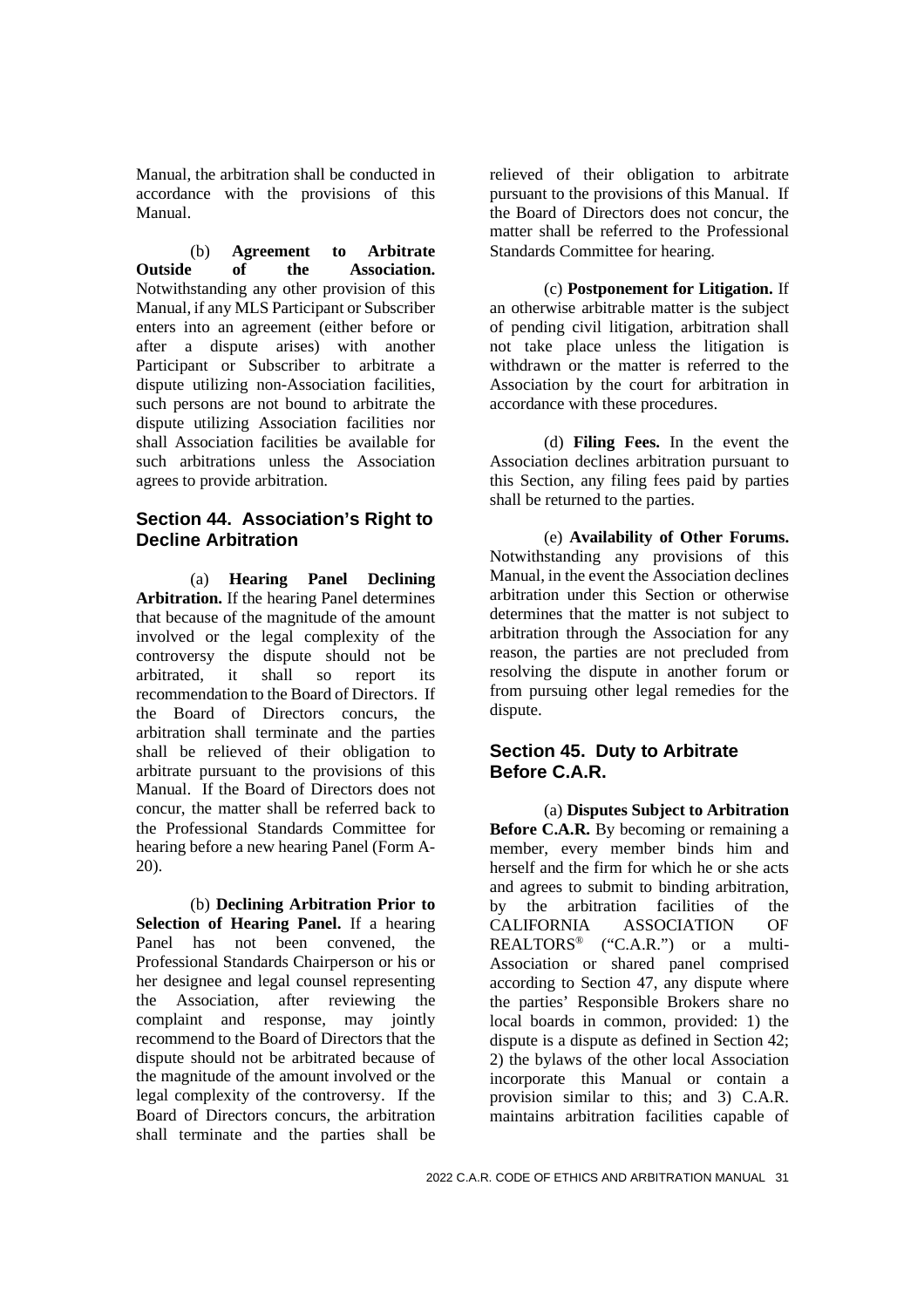handling the dispute or a multi-Association or shared panel has been comprised according to Section 47 of Part Two of this Manual.

(b) **When the Duty to Arbitrate Before C.A.R. Arises.** For purposes of this Section, the duty to arbitrate arises and membership shall be determined when facts giving rise to the dispute occur. Termination of membership from the Association shall not relieve the arbitration duty under this Section for disputes that arose when the person was a member of the Association.

# **Section 46. Professional Standards Committee**

(a) **Membership; Terms.** There shall be a standing committee, known as the Professional Standards Committee of at least nine (9) members. Unless the Association's bylaws specify otherwise, at least a majority shall be REALTORS® . The members of the Committee shall be appointed by the President, subject to confirmation by the Board of Directors, for staggered three (3) year terms, unless the term is otherwise specified by the Association's bylaws. Onethird of the members of the first Committee so appointed shall be designated for one (1) year terms. The President shall annually designate the Chairperson and Vice Chairperson(s) of the Committee.

(b) **Role of Committee Members.** Members of the Professional Standards Committee shall be selected to serve on hearing Panels as required to hear matters of alleged ethical misconduct by Association members and alleged violations of MLS rules by MLS Participants or Subscribers under the provisions of Part One of this Manual, or to provide arbitration as requested under Part Two of this Manual.

# **Section 47. Multi-Association Professional Standards Hearings and Shared Panelists**

(a) **Multi-Association Program.** Notwithstanding any provision of this Manual, the Association may, by mutual resolution of the Boards of Directors of the affected Associations, agree with other Associations to establish multi-Association professional standards programs, in which case the members of a Panel may include members from the participating Associations.

(b) **Sharing Panelists.** Notwithstanding any provision of this Manual, the Association may, by mutual resolution of the Boards of Directors of the affected Associations, agree with other Associations to share its Professional Standards Committee members and Board of Directors, in which case the members of a Panel may include members from the reciprocating Association's Professional Standards Committee and Board of **Directors** 

# **Section 48. Interpretation of Bylaws**

If the interpretation of any provision of the bylaws or rules or regulations relative to the procedure of a hearing Panel's handling of a matter is raised and submitted to the hearing Panel by one or more of the parties, the interpretation by that hearing Panel of the bylaws or rules or regulations, including any interpretation of this Manual, shall be set forth as a separate finding and shall be conclusive and final, except that the Directors on a procedural review of the arbitration hearing procedures shall not be bound by that hearing Panel's interpretation of the bylaws or this Manual. Failure of a hearing Panel to set forth its interpretation as required by this Section shall not invalidate the decision of the hearing Panel.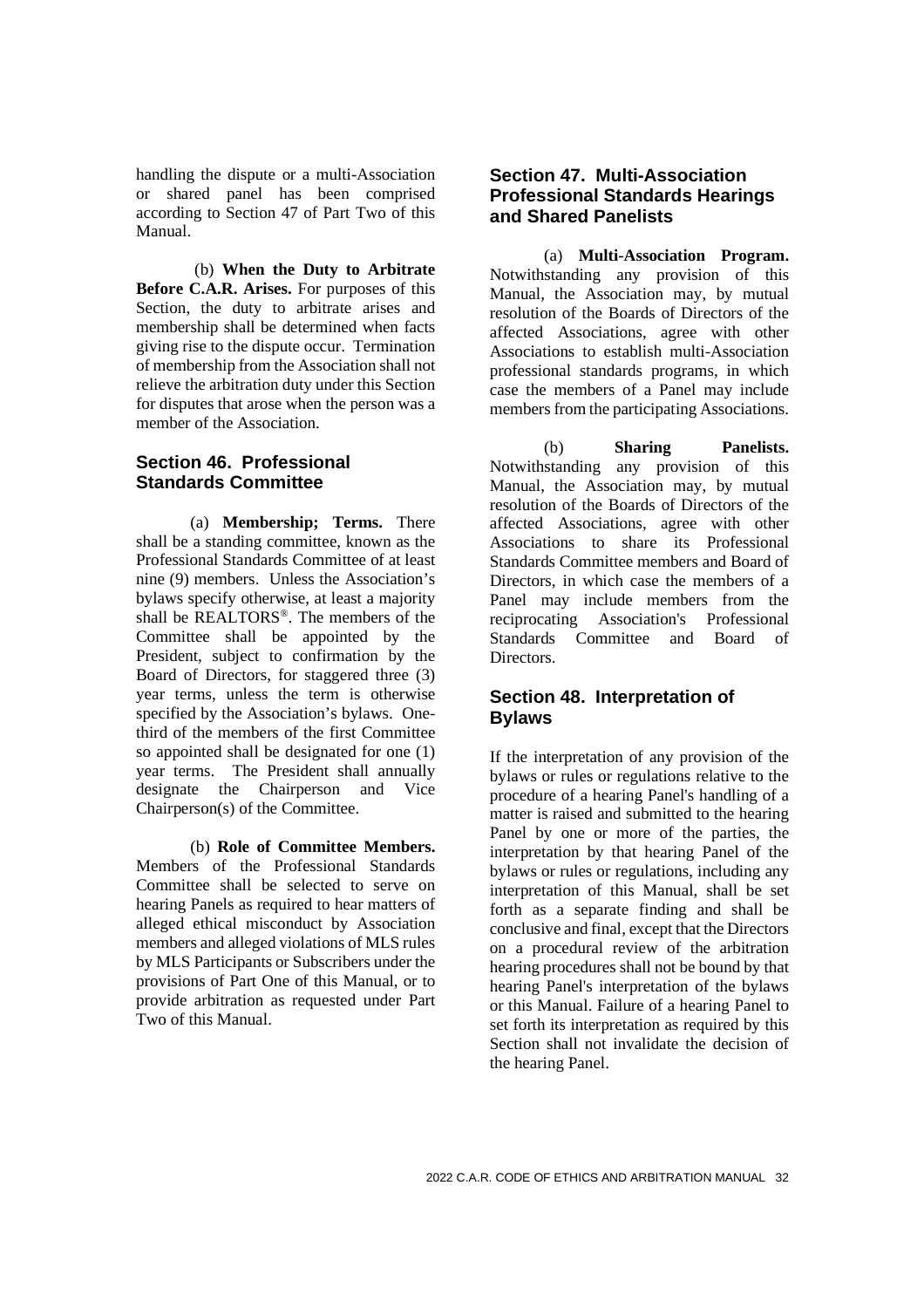#### **Section 49. Notices**

(a) **Methods of Notice by Association.** Any notice required to be given or paper required to be served by the Association may be given or served by personally handing it to the party to be notified, by first class mail, by any mail delivery service or by certified mail addressed to the mailing address on the records of the Association, or sent to the party by email. When possible, email is the preferred form of service for notices and documents sent by the Association pursuant to the procedures specified in this Manual. If mailed or delivered by the Association, notice shall be deemed given when placed in the mail or when given to the mail delivery service and deemed received within five (5) calendar days of such mailing or delivery, regardless if actually received or not.

(b) **Email Notices.** Notices sent by email shall include the Association's request that delivery be acknowledged by the intended recipient within twenty-four (24) hours by return email. If receipt of the notice has not been acknowledged by the intended recipient within twenty-four (24) hours, the recipient will be contacted by telephone to confirm receipt and the recipient's confirmation will be noted in the file. If receipt of notices sent by email cannot be confirmed, the notices will be resent via first class mail, by any mail delivery service or by certified mail.

(c) **Names of Hearing Panel Members.** Notice of any hearing shall include the names of the hearing Panel members at the time said notice is given.

(d) **Timing of Notices for Hearings.** Notice of any hearing, except for an adjourned hearing or continued hearing, shall be given not less than twenty-one (21) calendar days beforehand unless otherwise agreed by all the parties.

#### **Section 50. Waiver**

Each member, MLS Participant or Subscriber, by virtue of and in consideration of membership or MLS services, waives any right of personal redress against the Association, Association employees or any member, including but not limited to, members of a Panel or witnesses for anything done under these procedures.

### **Section 51. Communication and Clerical**

Communications shall be directed to the Association Executive. The Association Executive shall render all necessary assistance to the parties, shall on application furnish required forms, shall receive and file all documents or other papers, and shall receive all fees and disburse all moneys payable to the Association. In no event, however, shall the Association Executive provide substantive advice or interpretation of this Manual, Association bylaws or other governing documents.

### **Section 52. Attempts to Influence Hearing Panel**

No party or party's attorney shall contact the hearing Panel members outside of the hearing with regard to the hearing, and shall not attempt, directly or indirectly, to influence a member of a Panel in any matter before it, other than by giving evidence and argument in an open hearing.

# **Section 53. Confidentiality of Proceedings**

(a) **Confidentiality Obligations; Reporting to C.A.R.** All proceedings, including the allegations, findings, recommendations and decisions in arbitration proceedings are confidential and shall not be reported or published by the Association, any member of a Panel or any party under any circumstances except Hearing Panel and C.A.R. The notification to C.A.R. shall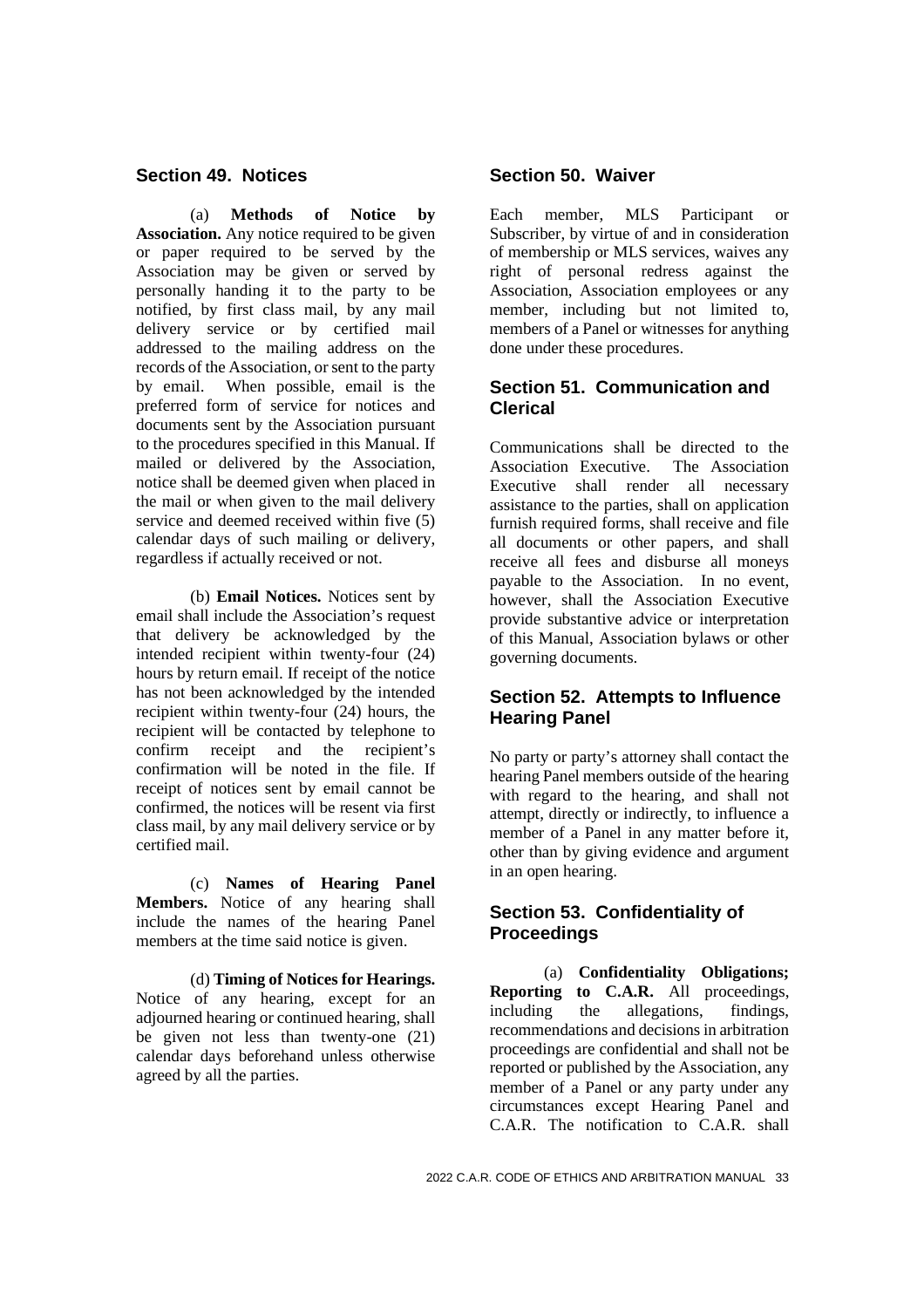include the allegations, findings, recommendations and decisions in arbitrations and as authorized in this Section. Disclosure to C.A.R. is made in accordance with policy adopted by the C.A.R. Directors, which requires that each Association submit such information to C.A.R. through a secure repository maintained by C.A.R. Upon conclusion of the proceedings, the Association, all Panel members and the parties shall have an obligation to maintain and protect this confidentiality except where disclosure is authorized in this Section and Section 69 or required by law.

(b) **Acceptable Disclosure.** The hearing Panel members shall not discuss the proceedings, including the Panel's deliberations, with any person(s) other than the other members of the hearing Panel, Association staff or legal counsel, the Board of Directors of the Association, or as may be required by this Manual, the MLS rules, the bylaw provisions of the Association or where disclosure is required by law.

(c) **Obligations of the Parties.** The parties shall not report or publish the allegations, findings, recommendations or decisions of an arbitration proceeding to anyone except as may be required by law. Any party to an arbitration proceeding is authorized to disclose the decision where there is a civil proceeding involving the same facts and circumstances which gave rise to the proceeding before the Association.

(d) **Enforcement.** Actions inconsistent with this Section shall be deemed a membership or MLS duty violation. However, such actions shall not invalidate any decision made by a Panel.

### **Section 54. Right to Counsel**

(a) **Representation.** Every party may be represented by legal counsel, who is permitted to do so by the State Bar of California, at any hearing, including reviews, even where the hearing will occur in the party's absence. Additionally, a broker may

appoint a REALTOR® affiliated with the broker's firm to attend an arbitration hearing on his or her behalf when the broker is unable to personally attend.

(b) **Notice of Intention to Have Representation.** Notice of intention to have representation, including the representative's name, address, and phone number must be given by the party to all other parties and the hearing Panel at least fifteen (15) calendar days before the hearing Panel. In the event of failure to comply with this notice requirement, the hearing Panel may, at its discretion, take all steps, including continuance of the matter, if necessary, to guarantee the rights of all parties to representation.

(c) **Association Legal Counsel.** Any Panel and the Directors may consult with or have counsel present to advise them on issues of procedure and law.

#### **Section 55. Qualification for Panel**

(a) **Business Limitation.** Only one person connected with any firm, business, partnership or corporation may serve on the same Panel.

(b) **Panel Limitation.** No individual may participate in the deliberation of more than one Panel on the same matter;

(c) **Automatic Disqualification.** A person shall automatically be disqualified to be a member of a Panel in any case in which he or she is 1) a party; 2) related by blood or marriage (to the fourth degree) to a party; or 3) an employer, employee, partner or other business associate of a party.

(d) **Statement of Qualification.** Before sitting on any case, each member of a Panel shall sign a statement (Form A-7) that he or she is not disqualified for any of the foregoing reasons and that he or she knows of no other reason that might prevent him from rendering an impartial decision.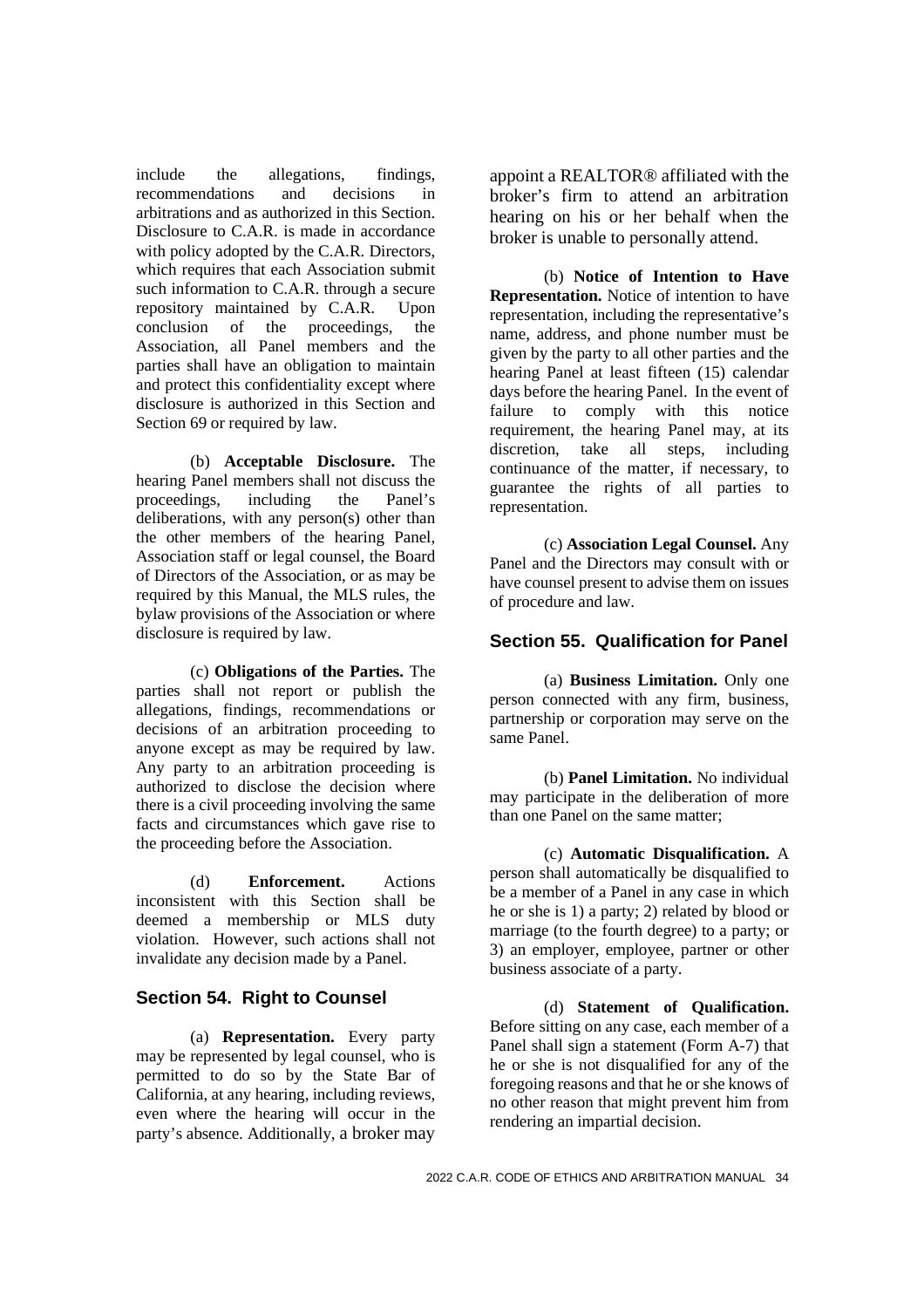(e) **Discussion Prior to Hearing.** Every member of a hearing Panel shall avoid, so far as possible, discussing the case with any person prior to the hearing. If he or she does engage in any such discussion prior to the hearing, he or she must disclose the fact to the parties and to the other members of the hearing Panel as soon as practicable but no later than at the beginning of the hearing. Upon such disclosure, any party may challenge a member of a hearing Panel and, if the hearing Panel agrees, at the option of the hearing Panel, that member of the hearing Panel shall be dismissed, and a new hearing Panel member shall be selected. A party waives any objection under this Section by failure to object prior to the commencement of the hearing.

(f) **Request for Disqualification.** Any party may file with the Association Executive a written request for disqualification of a member of a hearing Panel stating the grounds alleged as the basis for disqualification (Form A-5). Challenges submitted by any party pursuant to this Section shall be decided by the Professional Standards Chairperson or his or her designee. A party shall not have the right to request disqualification of a member of a hearing Panel solely on the basis of the panelist's race, color, religion, sex, handicap, familial status, national origin, sexual orientation, or gender identity. A party shall be deemed to have waived any ground of disqualification of which he or she then has knowledge unless he or she files the request within fifteen (15) calendar days after the names of proposed neutral arbitrators under Section 56(g), and any disclosures required by law, are transmitted to the parties. However, any member of a hearing Panel may be disqualified at any time if a majority of the members of a hearing Panel find any automatic grounds of disqualification to be present under this Section, or find any other facts which, in their judgment, may prevent the member from rendering an impartial decision or appear to do so.

(g) **Request for Nonmember on Hearing Panel.** If a party to the dispute is an MLS Participant or Subscriber but is not a member of any Association of REALTORS® in California, the hearing Panel shall, if the nonmember so requests, include at least one qualified person who is not a member of the Association. The nonmember must request the nonmember Panel member no later than the time the response is due under Section 56(h), or the right to make such a request is forfeited. The Association may maintain a pool of hearing Panel members who are not members of the Association from which it may select a hearing Panel member or it may select a hearing Panel member qualified by the American Arbitration Association. The party requesting the nonmember Panel member must pay any costs associated with such a request.

(h) **Absent Panel Member.** If a hearing Panel member fails or is unable to participate in a hearing, the remaining hearing Panel members may, at their option, but only with the express consent of the parties, proceed with the hearing. Only the remaining hearing Panel members may participate in the hearing and the determination thereof. Should any hearing Panel member absent him or herself during the progress of the actual hearing, that individual shall likewise not participate in the deliberations or determinations thereof. If all the parties do not agree to proceeding without the full number of the hearing Panel originally designated, the Presiding Officer will recess the hearing to a date on which all hearing Panel members can be present. If the Presiding Officer cannot at that time designate a new date, notice of a subsequent date shall be served on all parties as herein provided.

### **Section 56. Manner of Invoking Arbitration and Submission**

(a) **Submission of Dispute.** Submission of a dispute to arbitration by the Association shall consist of signing and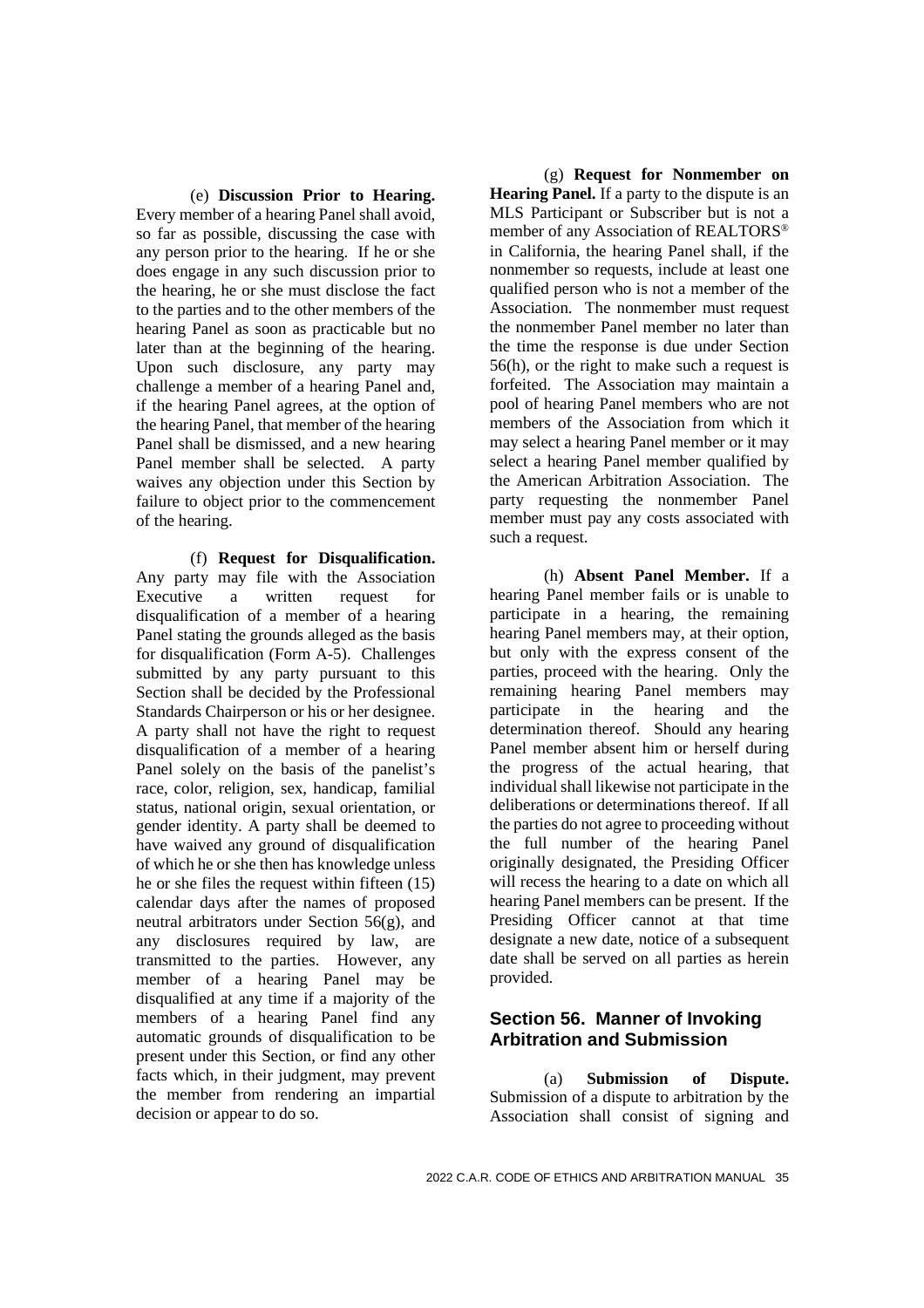delivering to the Association Executive either a complaint (Form PA-1 or A-1) or response form (Form A-3) provided by the Association or any other similar writing permitted by law. In order to file for mediation, a complainant must also fill out and file the PA-1 or A-1 Form.

(b) **Timing of Filing.** A complaint meeting all filing requirements must be filed within one hundred and eighty (180) calendar days after the closing of the transaction, if any, or after the facts constituting the arbitrable matter could have been known in the exercise of reasonable diligence, whichever is later. Notwithstanding the foregoing, if a complainant submits a dispute to state or federal court that would be subject to arbitration at the Association if filed timely, the respondent may ask the court to remove the complaint to the Association for arbitration and the Association must accept such complaint, without regard for the time limit, even if it is received later than one hundred and eighty (180) days after the closing of the transaction, if any, or after the facts constituting the arbitrable matter could have been known in the exercise of reasonable diligence. Additionally, when a party utilizes the Association or C.A.R. ombudsman program or an ethics mediation program, the filing deadline is suspended until the case is reported closed by the ombudsman or the ethics mediator.

(c) **Arbitration Complaint.** Any person authorized by the provisions of Sections 42 or 43 desiring arbitration by the Association shall submit a completed and signed arbitration complaint with appropriate filing fees to the Association Executive. The complaint shall include a statement describing the controversy and the amount in dispute. The Association Executive may require the complainant to supply the necessary number of copies of the complaint. At any time after the arbitration complaint has been submitted and acknowledged by the Association Executive, the complainant must respond to any communications from the Association Executive within ten (10)

business days. If no response is received from the complainant after ten (10) business days, the Association may consider the complaint withdrawn and shall have the right to permanently close the arbitration case. The complainant has the right to refile the<br>arbitration complaint, provided the arbitration complaint, provided the complainant pays the filing fee again and resubmits the complaint in accordance with the filing deadline set forth in Section 56(b).

(d) **Preliminary Review.** The Association Executive shall conduct a preliminary review of the complaint to determine whether the complaint is subject to arbitration by the Association and otherwise complies with the filing requirements of this Manual. The Association Executive shall only conduct such preliminary review as is necessary to make this determination and any decision reached by the Association Executive shall not be considered a decision on the merits of the dispute. In the event there is a dispute as to whether a complaint has been properly filed, the Association Executive shall refer such disputes to the hearing Panel for consideration. Directly before the hearing, both parties will be given the chance to argue before the hearing Panel as to whether the complaint was timely filed, and the hearing Panel will decide whether to proceed with the complaint or dismiss the complaint for not being timely filed. This decision is not subject to review by the Board of Directors.

(e) **Disciplinary and Arbitration Complaints Filed Together.** If both a disciplinary and an arbitration complaint are filed against the same Respondent and arising out of the same matter, the disciplinary complaint is processed through the Grievance Committee first, and, then, held in abeyance pending the outcome of the arbitration. The disciplinary hearing is held after the arbitration has been completed and must be before a different hearing Panel.

(f) **Selecting the Proposed Arbitrators.** If the Association Executive finds the complaint properly filed with the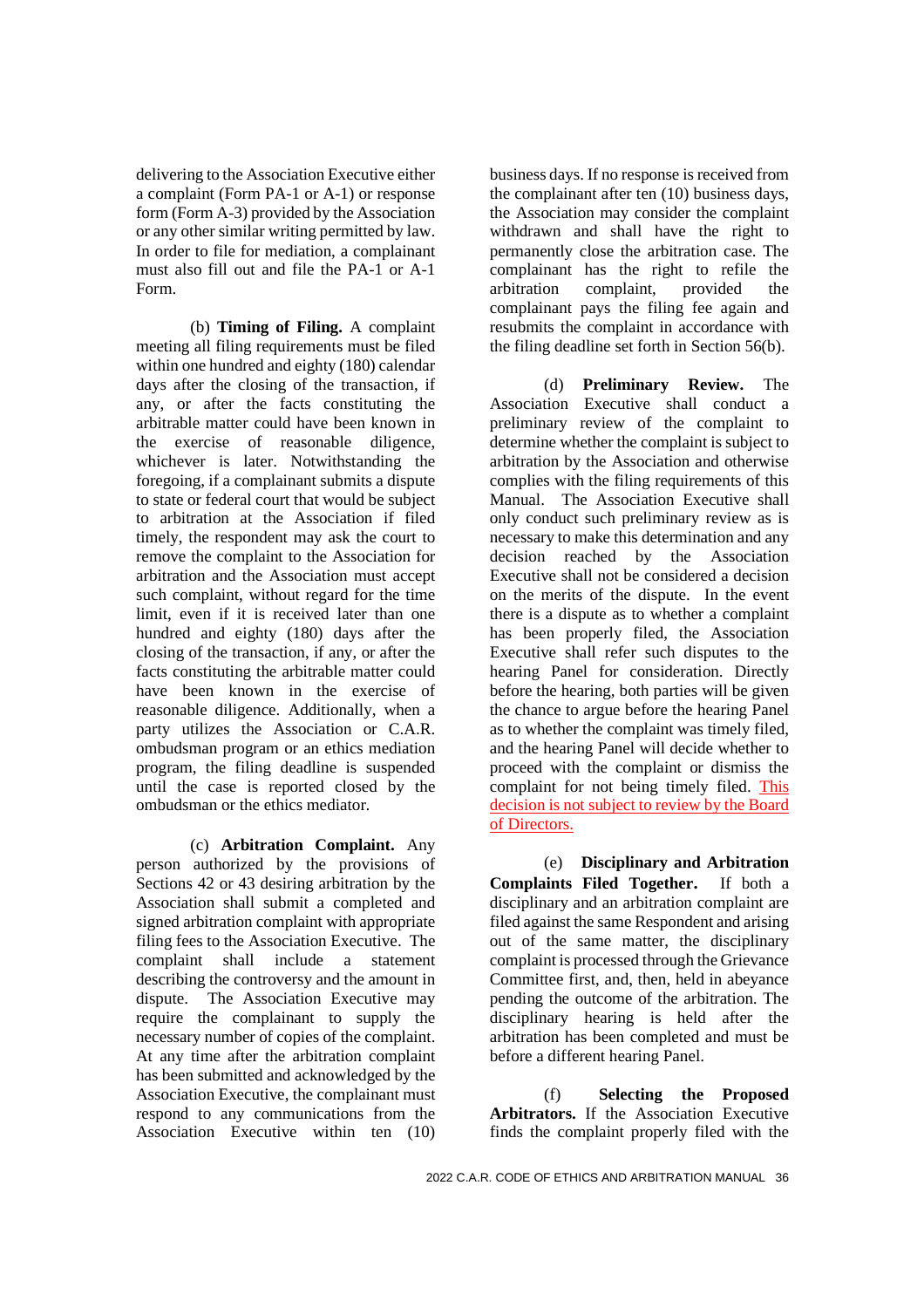Association, the Association Executive shall pre-screen the pool of potential hearing panel members to identify those least likely to be disqualified because of a conflict of interest, and from those not eliminated, choose a sufficient number to designate as proposed neutral arbitrators within the meaning of Part 3, Title 9, of the California Code of Civil Procedure, as provided in Section 54.

(g) **Arbitrator Disclosure Statements; Documents Sent to the** Parties. The Association Executive shall send a disclosure statement (Form A-21) to those identified as proposed neutral arbitrators, along with instructions for completion. Within ten (10) calendar days of notification to the proposed neutral arbitrators, each shall deliver to the Association Executive a signed disclosure statement. A proposed neutral arbitrator is automatically disqualified if he or she fails to return the disclosure statement. Upon expiration of the time limit for return of the disclosure statements, the Association Executive shall provide notice to each named respondent in the complaint: 1) a copy of the complaint; 2) the Notice to Respondent (Form A-2); and 3) the Response (Form A-3) with directions to return the written response within fifteen (15) calendar days from the date of transmission to the respondent. The Association Executive may require the respondent to supply the necessary number of copies of the response. The Association Executive shall concurrently provide to the complainant and the respondent a list of names of proposed neutral arbitrators, along with their completed disclosure statements (Form A-21), the Notice of Right to Challenge - Tribunal Member and Availability for Hearing (Form A-4), and the Reasons for Challenge - Tribunal Member (Form A-5).

(h) **Respondent Filing Fee; Response not Required; Late Filing.** Pursuant to NAR policy, the Association may elect to charge the respondent a filing fee of up to five hundred dollars (\$500). The respondent may submit a written response

but, regardless of whether he or she does so, he or she is bound to pay the filing fee and arbitrate according to the rules as set forth in this Manual, and the hearing may be scheduled and conducted in the absence of the respondent. A hearing Panel may accept late filing of the response in its discretion.

(i) **Notice of Response.** Not later than five (5) calendar days after Association's receipt of the response and respondent's affirmative claim, if any, the Association Executive shall provide copies of the response and respondent's affirmative claim, if any, to the complainant or notify the complainant that no written response has been filed.

(j) **Selecting the Hearing Panel.** From the names of the proposed neutral arbitrators not disqualified by either party within fifteen (15) calendar days from the date the names are mailed to the parties under subsection (f) of this Section, the Chairperson of the Professional Standards Committee or his or her designee shall select a Hearing Panel within the meaning of Part 3, Title 9, of the California Code of Civil Procedure, as provided in subsection (j) and in Section 55 of this Manual. A party's right to disqualify a proposed neutral arbitrator under this subsection is waived if the party fails to deliver Form A-5 within the time limit specified.

(k) **Composition of Hearing Panel.** A hearing Panel shall have an odd number of members (not less than three  $(3)$  except as provided in Section 55(h) of Part Two of this Manual). If the Association's bylaws require a majority of real estate brokers on the Professional Standards Committee, a majority of each hearing Panel shall be licensed real estate brokers. If the complainant or respondent is a salesperson, (either a licensed salesperson or licensed real estate broker acting in the capacity of a salesperson) a hearing Panel member shall be a salesperson. It shall be a membership duty of anyone so appointed to serve as a panel member unless disqualified.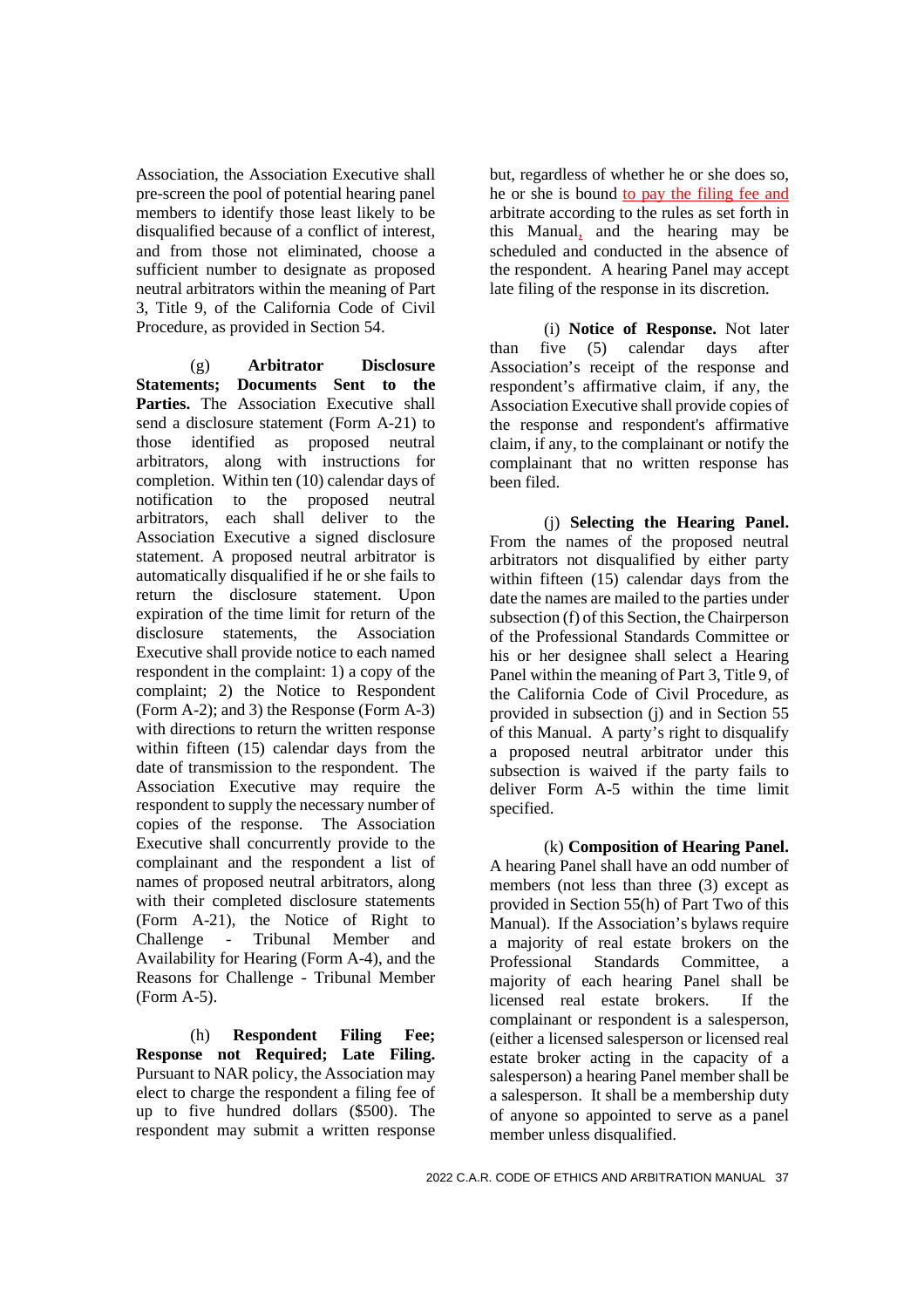(l) **Presiding Officer.** The Professional Standards Committee Chairperson or his or her designee shall select one (1) of the hearing Panel members to be the Presiding Officer. The Presiding Officer will be responsible for conducting the hearing and may prescribe any procedure for the hearing not inconsistent with the provisions of this Manual.

(m) **Alternate Panel Member; Professional Standards Observer.** The Professional Standards Committee Chairperson or his or her designee may select an alternate from the list of proposed neutral arbitrators not disqualified to attend the hearing. The alternate will not participate in any phase of the process unless the alternate is asked to substitute for one of the original hearing Panel members for any reason. The alternate has the same duties of confidentiality as the other hearing Panel members. If alternate panel members are not called on to replace a panel member and if the association's policy allows them to be present at post-hearing executive session deliberations, alternates may not be involved in deliberating or deciding the matter before the hearing panel. Additionally, an Association may allow members of their Professional Standards Committee and Board of Directors to attend a hearing as a silent observer for training purposes. Observers will be limited to one per hearing. Additionally, observers are allowed to attend the executive session of the hearing panel as a silent observer but is not allowed to participate in deliberations. Observers are required to comply with all confidentiality requirements expected of professional standards volunteers, and they will not make any unauthorized disclosure or dissemination of the allegations, findings or decision. Parties will be notified if the Association plans to have an observer attend the hearing, and the observer will only be allowed to attend if neither party objects to their attendance.

(n) **Notice of Date, Time, and Place of Hearing.** The Association Executive shall designate the date, time, and place of the hearing and shall notify the parties and hearing Panel in writing (Form A-6). Each party shall be given at least twenty-one (21) calendar days' prior notice of the hearing but appearance at a hearing without objection by any party will constitute a waiver of such notice requirement. Absent a compelling reason, the Association Executive may require that the hearing be conducted virtually using a virtual meeting platform such as Zoom or any other similar service.

(o) **Waiver of Objection to Panel Member; Appointing Replacement to Challenged Panel Member.** A party will be deemed to have waived all objections to any person whose name he or she does not challenge, as provided in Sections 55 and 56 of Part Two of this Manual. If a challenge to proposed neutral arbitrators for the hearing Panel results in an insufficient number of members to constitute the Panel, the President may appoint other qualified Association members as proposed neutral arbitrators.

(p) **Notification of Procedure.** The Association Executive shall provide to each party the outline of procedure prior to the hearing (Form A-8).

# **Section 57. Responsible Broker as Complainant**

If anyone other than a responsible broker files an arbitration complaint in a dispute involving the responsible broker but not between the member and the responsible broker, the responsible broker for that individual at the time of the dispute must also join as a complainant.

# **Section 58. Joinder of Multiple Parties or Complaints**

Upon request of a party or on its own motion. the Professional Standards Committee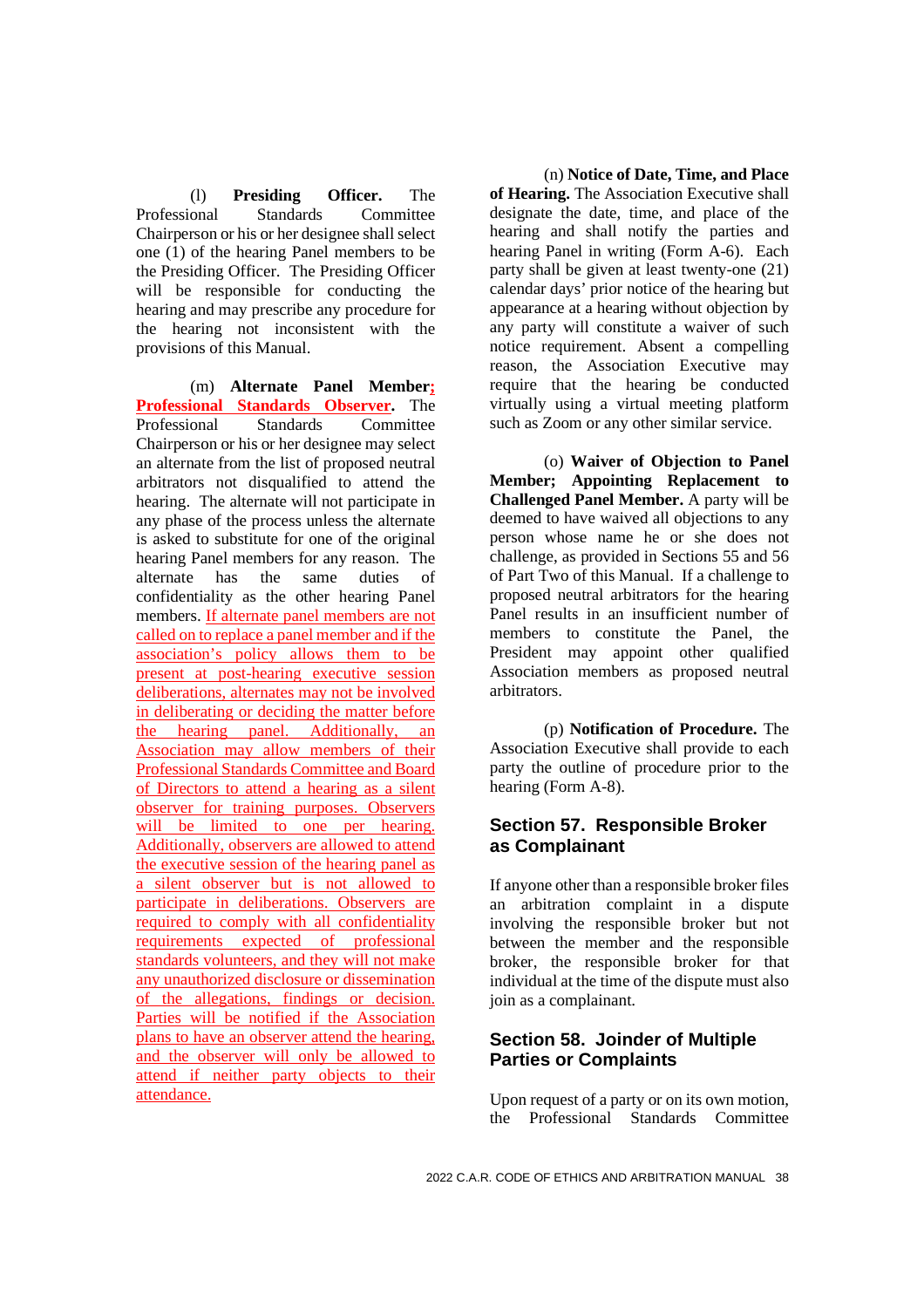Chairperson or the hearing Panel may, with the advice of legal counsel for the Association, join together multiple arbitration complaints arising out of the same set of facts and circumstances or multiple parties involved in the same transaction to be heard at the same time.

#### **Section 59. Duty to Give Evidence**

When requested by subpoenas, or when summoned by the hearing Panel to do so, members, MLS Participants and Subscribers shall appear at the hearing, produce any records or data pertinent to the case and designated by the hearing Panel, and testify truthfully. It shall be a membership duty and an MLS rules requirement to comply with such requests. Once evidence has been submitted at a hearing by a party, the party does not have the right to ask the other party or the hearing Panel to return or destroy that evidence. All parties who appear (in-person and remotely) at a hearing are required to answer all questions by the Panel and by any other party and are not entitled to advance notice. Refusal of a party to appear at an arbitration hearing, to submit him or herself or his or her records to examination or to comply with a request of the hearing Panel for relevant information may be deemed an admission of the truth of the claim against him or her. The presiding officer of the hearing Panel may allow a party or witness to remotely testify or attend the hearing upon written request, provided the Panel is satisfied that safeguards are in place to assure the identity of the person testifying or attending and the confidentiality of the hearing,

### **Section 60. Subpoenas**

(a) **Availability of Subpoenas.** Subpoenas to require the attendance of witnesses or the production of books, records, documents and other evidence (Forms A-22 or A-23) at a hearing may be requested and issued to a party. However, subpoenas are not available for pre-hearing discovery.

(b) **Issuing and Serving Subpoenas.** Subpoenas shall be issued in blank to the party requesting them and signed by the Association Executive. The party requesting the subpoena shall complete the subpoena before service and is responsible for properly completing and serving the subpoena.

(c) **Notice for Requiring Attendance at Hearing.** Parties being served subpoenas by personal service must be given fifteen (15) calendar days' notice for appearance at a hearing. If service is by mail, five (5) calendar days must be added.

(d) **Enforcement.** Subpoenas issued under this Section shall be enforced by the party who served the subpoena pursuant to California Code of Civil Procedure Section 1985 et. seq.

#### **Section 61. Witnesses**

(a) **Responsibility for Witnesses; Presence during Hearing.** Every party is responsible for arranging to have his or her own witnesses present at the hearing, and the Panel may summon its own witnesses. All witnesses, except the parties to the hearing and those with vested financial interests in the outcome of the matter as specified in subsection (b), will be excused from the hearing room except while testifying. Upon written request, as long as the Panel is satisfied that safeguards are in place to assure the identity of the person testifying and the confidentiality of the hearing, the presiding officer of the hearing Panel may allow a witness to testify remotely.

(b) **Witnesses Who May Be Present Throughout the Proceedings.** Any person who is associated with a named party and who has a vested financial interest in the outcome of the matter shall have the right to be present and participate at the hearing and all subsequent proceedings regarding the matter before the Association. Such persons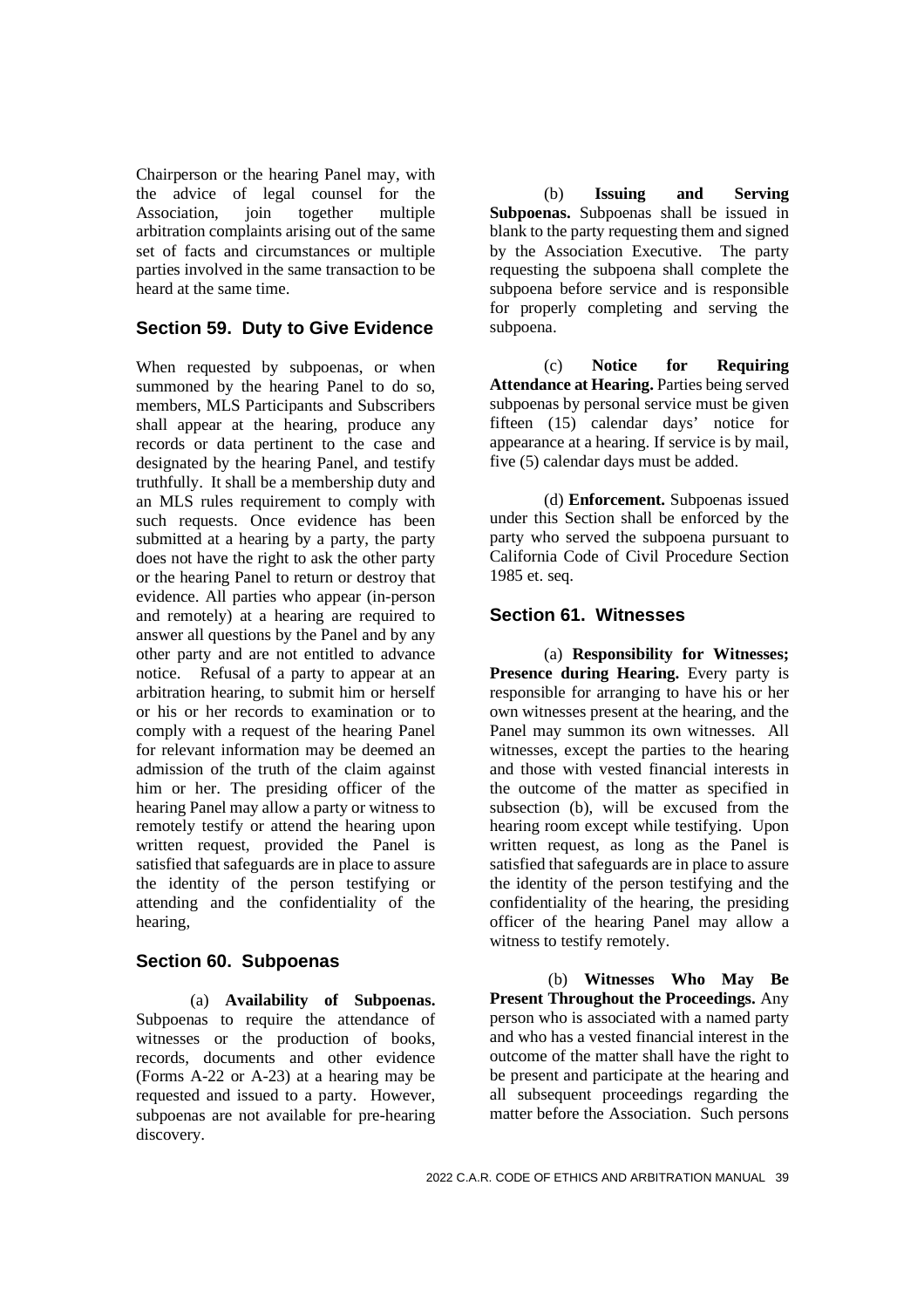shall not be considered named parties to the matter.

# **Section 62. Right to Demand Witness Lists**

If the amount in controversy exceeds \$50,000, California Code of Civil Procedure, Section 1282.2, provides that a party has the right to demand that the other party provide a list of witnesses it intends to call and documents it intends to produce at the hearing. This demand must be made within fifteen (15) calendar days of receipt of notice of hearing and must be in writing, served personally or by registered or certified mail. The demanding party must provide its own list at the time of the demand and must give a copy of its list to the hearing Panel.

### **Section 63. Continuances**

Request for continuance of a hearing shall be in writing and state the reason for the request. Parties' requests for continuances shall only be granted when all parties mutually agree to a subsequent specified date or when the Professional Standards Chairperson, his or her designee, or the hearing panel chair determines that denying the request for continuance would deny the requesting party a fair hearing. Continuances requested after a hearing has convened shall be considered by the hearing Panel, and granted as necessary.

### **Section 64. Continuance Fees**

Each party shall be entitled to one continuance of a hearing, for good cause, without assessment of a continuance fee. For all subsequent requests for continuance, the Board of Directors may establish a schedule of fees. If a continuance is requested because of failure to adequately notify the Association and opposing party of representation by counsel, or because counsel is obtained to represent a party after the hearing date has been set but the counsel is unavailable on the date set for the hearing, the party responsible for the

continuance may be assessed a continuance fee, not the party requesting the continuance.

#### **Section 65. Arbitration Hearing**

(a) **Certificate of Qualification; Acknowledgement of Receipt of Outline of Procedure.** The hearing Panel, prior to the hearing, must sign a statement certifying that they are unaware of any reason why they should be disqualified to serve on the hearing Panel (Form A-7). At the beginning of the hearing, each party shall sign a statement to the effect that he or she has received and read the outline of procedure (Form A-8) and either 1) understands the procedure and has no objection or questions concerning it, or 2) specifies what objections or questions he or she has and what changes he or she desires (Form A-9). The hearing Panel shall act upon any such objection or request as they deem proper.

(b) **Conducting the Arbitration Hearing.** The parties to the dispute shall with diligence present to the hearing Panel in writing such statements and proofs as they desire. Proofs may be submitted in the form of affidavits or otherwise. The hearing Panel may require that statements be verified by affidavit or that the accuracy or authenticity of any documents or other papers submitted be verified by affidavit. The hearing Panel shall receive oral testimony if any party to the arbitration requests, or if in the hearing Panel's opinion, it is necessary or desirable. The hearing Panel may determine what personal appearance should be made by the parties and regulate the holding of hearings. The hearing Panel may receive and consider any evidence it deems material and proper, including evidence from accountants and other experts, the expenses of such witnesses to be charged to the loser or charged to the parties in such ratio as determined by the hearing Panel members.

(c) **Presentation of Evidence at the Hearing.** At any hearing, every party has the right to present any witnesses, to submit any evidence pertinent to the case, and to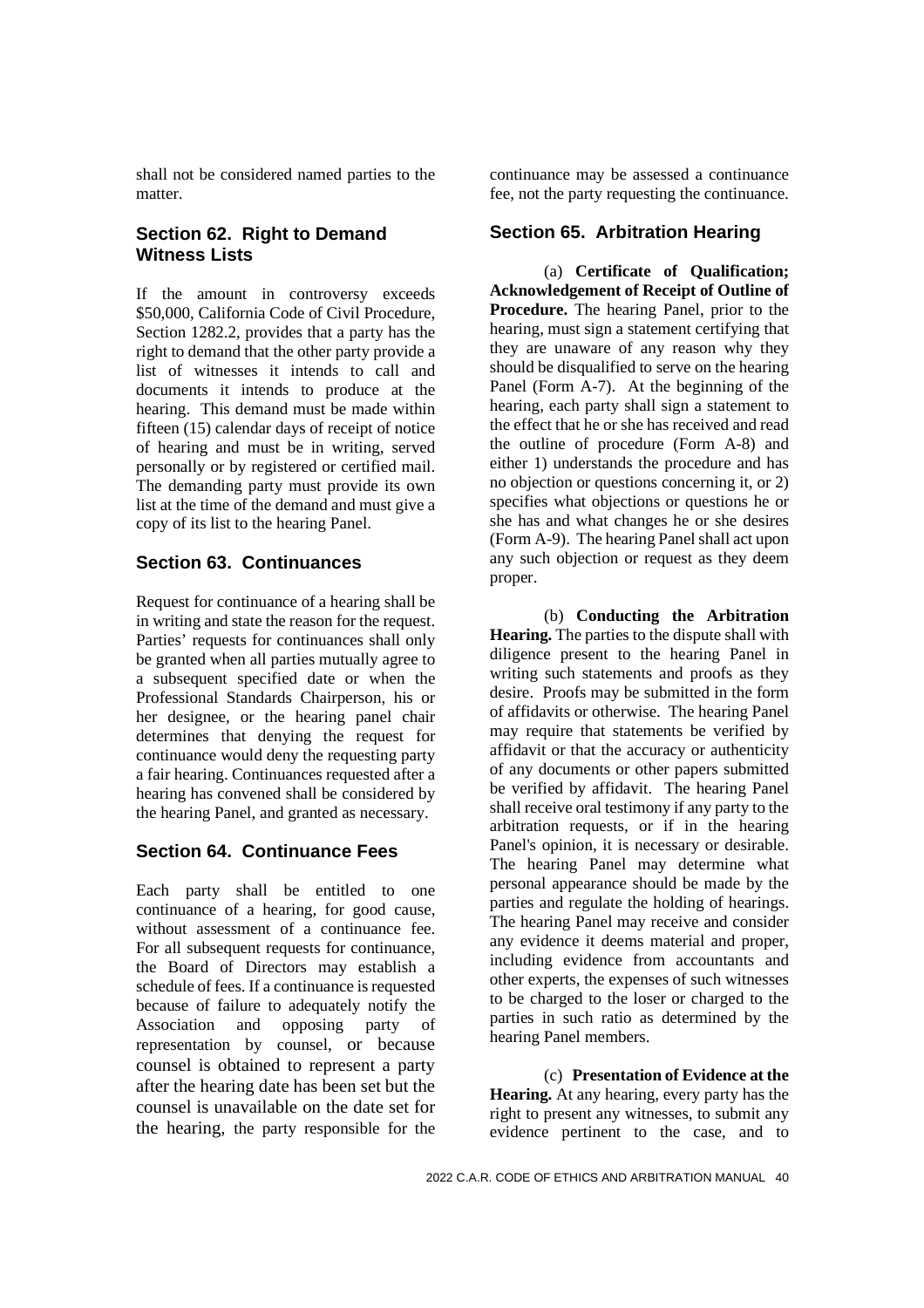cross-examine witnesses of others. Witnesses giving oral testimony shall be sworn by the presiding officer. Before permitting testimony relating to the character or general reputation of anyone, the hearing Panel shall satisfy itself that the testimony has a direct bearing on the case at issue. If a party wishes to present visual, audio, or video evidence at the hearing, it is that party's responsibility to provide the equipment necessary to display or play the evidence for the hearing Panel.

(d) **Failure of Respondent to Appear at the Hearing.** The hearing Panel may hear and determine the dispute upon the evidence produced at the hearing notwithstanding the failure of the respondent, who has been duly notified, to appear and who is not appearing remotely as set forth in Section 59. If only the complainant appears at the hearing, he or she may rest upon the evidence of the statement submitted with his or her complaint for arbitration unless the hearing Panel requires more. The hearing Panel may not find in favor of a complainant solely by reason of respondent's failure to appear.

(e) **Failure of Complainant to Appear at the Hearing.** If the complainant fails to appear and has not been granted permission to appear remotely as set forth in Section 58, the complaint shall be dismissed.

(f) **Recess and Postponement.** The hearing Panel may recess the hearing from time to time as necessary and, on request of a party or upon the Panel's own motion, may postpone the hearing for not less than fifteen (15) calendar days nor more than thirty (30) calendar days, unless otherwise agreed to by the parties.

(g) **No Referral of Unethical Conduct to Grievance Committee.** To prevent the appearance of bias, at no time during or after a hearing may the hearing Panel refer concerns regarding potentially unethical conduct to the Grievance Committee.

(h) **Encouraging Settlement.** Parties are encouraged to settle the dispute at any time. At the outset of the hearing, the hearing panel chair should inform the parties that settlement is an option. At any time during the hearing, the parties can ask for a recess in an attempt to reach a settlement agreement. The parties, with the assistance of their respective counsel, if any, will determine the terms of their settlement agreement. The parties should be advised that the arbitration will continue to be processed until the arbitration complaint is formally withdrawn by the complainant.

## **Section 66. Transcript/Right to Record**

(a) **Recording the Hearing.** The Association shall either have a court reporter present at the hearing or record the proceedings. The Association's recording or transcription shall be considered the official record of the proceeding. A party may, at their own expense have a court reporter present. A party may not record the proceedings unless the Association chooses to only have a court reporter, in which case the party may record the proceedings. If a party has any transcript prepared, the party shall provide and pay for a copy for the Association.

(b) **Request for Copy of Recording.** If the time period to request a Directors' review has not lapsed, any party to a hearing has the right to obtain a copy of the Association's official record of the proceeding upon payment of the Association's fees for duplication. In the event one party to a hearing has requested a copy of the official record prior to the lapse of the time period for a Directors' review, any other party to the hearing may also request a copy of the official record prior to the Directors' review. Any duplication will be conducted under supervision of the Association. Parties are authorized to use recordings or transcripts from arbitration hearings only for the purpose of a Directors'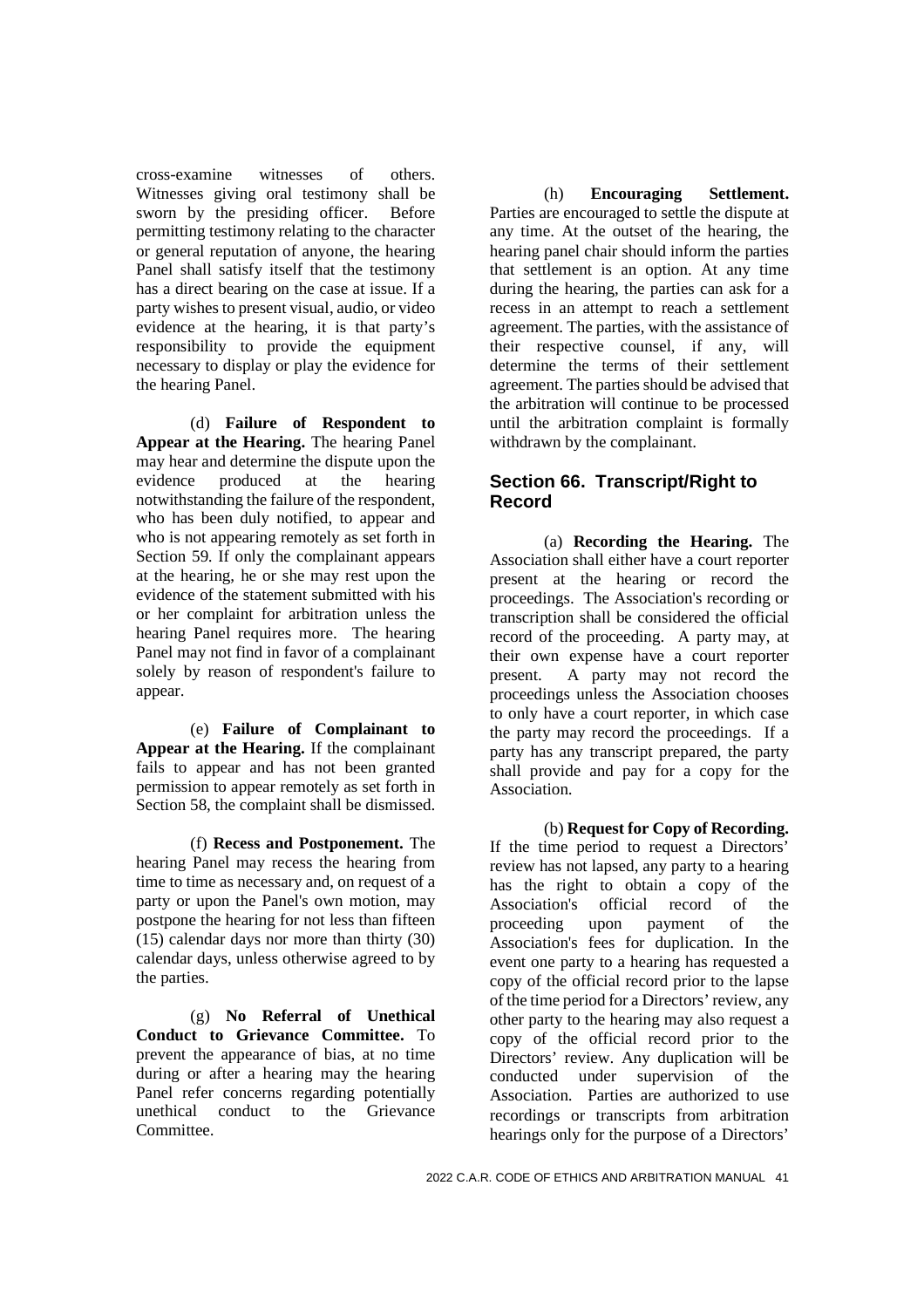review of the case. Any unauthorized use of the recordings or transcripts shall be construed as a violation of Article 14 of the N.A.R. Code of Ethics and of these procedures.

(c) **Destruction of Transcript or Recording.** Any transcript or recording of a hearing shall be destroyed upon final action of the Directors.

# **Section 67. Interpreters and Translators**

(a) **Selection.** In the event a non-English speaking party in an arbitration case requires an interpreter, or in the event a party requires and interpreter for a witness, the party requesting the interpreter must bear the cost to provide a qualified interpreter that is certified or registered and in good standing with the Judicial Council of California. Only one neutral interpreter will be allowed in the hearing and will assist all parties with translation needs.

(b) **Cost.** The party requesting the interpreter shall bear the cost to provide themselves with a qualified interpreter. In the event that both parties speak the same non-English language and require an interpreter or both call witnesses that speak the same non-English language and require an interpreter, the cost of the interpreter shall be split evenly between the parties. If the prevailing party in the arbitration makes a written request for the cost of the interpreter or translator to be reimbursed using Form A-10, the arbitration hearing panel may reimburse the party for those costs*.*

(c) **Notice.** The party intending to utilize an interpreter shall notify the Association and all other parties at least ten (10) days prior to the date of the hearing, and in such notices shall indicate the name of the party or witness requiring an interpreter and the language which will be used by the non-English speaking party/witness, as well as any dialect of such language, if applicable.

Before the hearing begins, all parties will need to sign a "hold harmless" waiver stating that the Association will not be held liable for any actions or omissions of the interpreter.

(d) **Written Translations.** In the event any party intends to present a written document at a hearing that is in a language other than English, a translation by a qualified independent translator shall be presented along with the document at least ten (10) days prior to the date of the hearing. The party must provide proof that the document was translated by a translator who is certified or registered and in good standing with the Judicial Council of California.

# **Section 68. Costs of Arbitration**

(a) **Prevailing Party's Costs; Attorneys' Fees; Statement of Costs.** The award may include costs of the prevailing party including an amount equal to the arbitration fee, witness fees, service of subpoenas, cost of interpreter/translator, and interest at the rate provided by law, unless another rate is specified by the award, and the award shall designate the date from which interest is to be computed. Where the dispute arises out of a contract which provides for attorneys' fees, the award may include attorneys' fees, otherwise, the award shall not include attorneys' fees. Each party shall complete a statement of costs (Form A-10) prior to the hearing and present it to the hearing Panel members for consideration. Failure to submit a statement of costs before the hearing waives the party's right to request such costs.

(b) **Costs of Continuance.** If a continuance of a hearing has been caused by an untimely request by a party to be represented by counsel as set forth in Section 53 of Part Two of this Manual or for other reasons, such costs occasioned by the continuance may be awarded against the party making the request, even though he or she may be the prevailing party.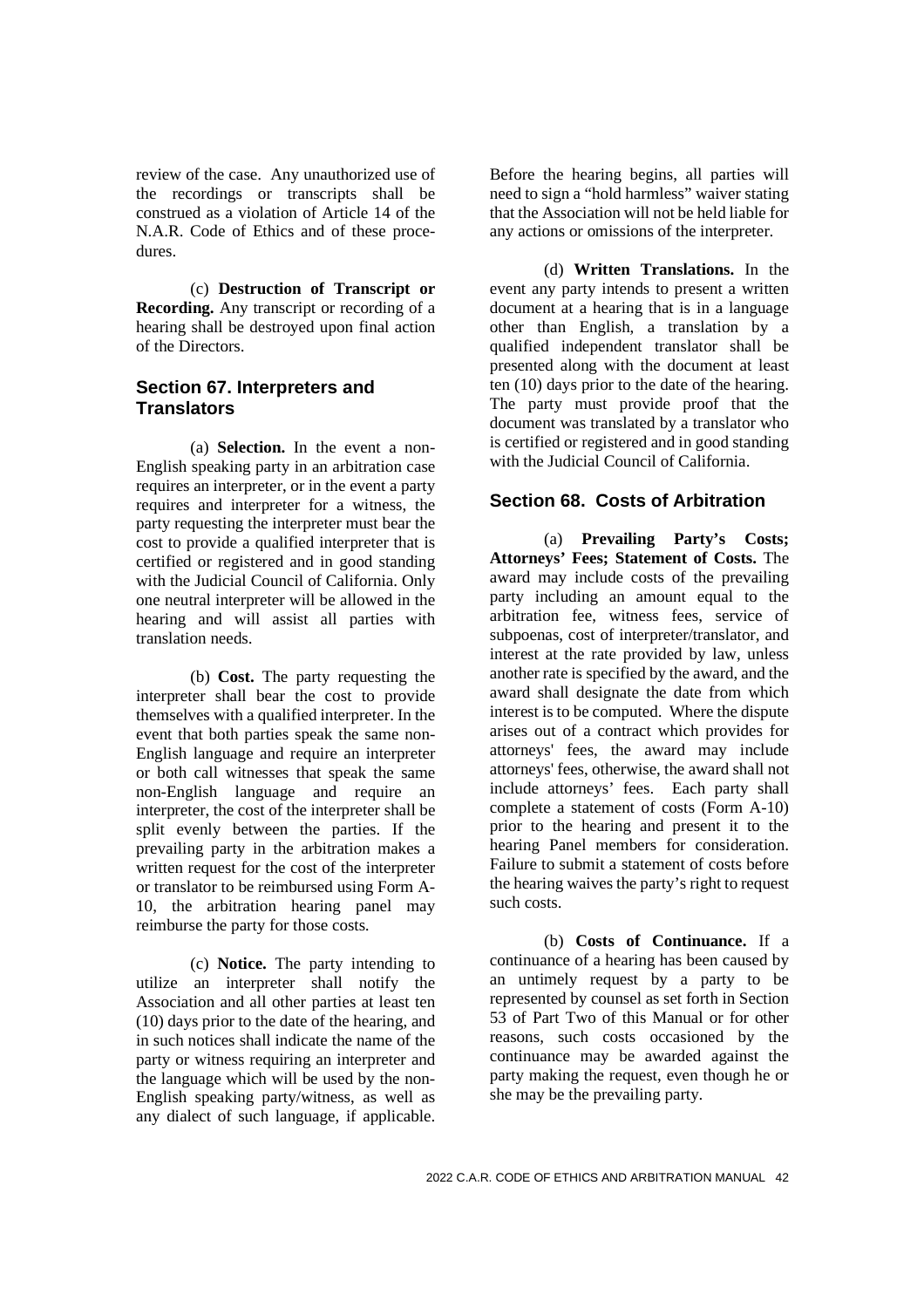#### **Section 69. Settlement**

The parties to an arbitration proceeding may settle the issue between them by agreement at any time. In such event, the parties shall promptly notify the Association Executive and the arbitration proceedings shall be terminated.

### **Section 70. The Award**

(a) **Making and Reporting the Decision.** The arbitration award shall be made as soon as practicable after the evidence is presented, and the hearing Panel has finished its deliberations, but in no event later than forty-eight (48) hours following the conclusion of the hearing. The award shall be in writing (Form A-12) and signed by all members of the hearing Panel. The arbitration award shall be transmitted to the parties within five (5) days after the award is reduced to writing.

(b) **When the Award is Final and Binding.** If there is no request for a review, the award shall be final and binding after the period to request a review has lapsed. If there is a request for a review, the award shall be final and binding on the date the Directors ratify the award. Failure of the Association to abide by the timing requirements of this Manual shall not invalidate the Award. Once the award is final and binding, it shall not be subject to review or appeal except as required in Part 5, Title 9 of the California Code of Civil Procedure. Failure to abide by an arbitration award may subject a Member to sanctions by the Association, in accordance with the procedures set forth in Section 72.

(c) **Correction of the Award.** Notwithstanding anything in this Section to the contrary, the hearing Panel may, upon a written request by a party or on its own motion, correct the award based on the grounds stated in subsection (a) and (c) of California Code of Civil Procedure Section 1286.6 within thirty (30) calendar days after the award has been sent to the parties. In the

event the hearing Panel makes such a correction, the Association Executive shall transmit the corrected award to all parties.

#### **Section 71. Request for Procedural Review by the Directors**

(a) **Filing the Request for Review.** Any party may file a written request for procedural review (Form A-15) by the Directors within twenty (20) calendar days after the hearing Panel's award has been transmitted to the parties. The Association Executive may require the party requesting the review to supply the necessary number of copies of the request for review.

(b) **Required Deposit.** A request for review must be accompanied by a deposit with the Association in the amount provided in the Association's current schedule of fees.

(c) **Basis for Review.** The only basis for a review of an arbitration award is a lack of due process in the processing or hearing of the arbitration. The request for review must clearly indicate the alleged procedural deficiencies that occurred and contain in reasonable detail a summary of the facts and evidence supporting the challenge.

(d) **Permissible Evidence.** Only the issues raised by the party requesting review in the written request for review may be raised by the party requesting review in any hearing before the Directors.

(e) **Preliminary Review.** Within ten (10) days of receipt of the request for the review, the request must be reviewed by the Association Executive to determine whether the request complies with the filing requirements of this Section. If the Association Executive determines that the review fails to meet the filing requirements of this Section, the request shall be returned to the party and the party shall be given ten (10) calendar days to amend the request to comply with the appropriate requirements. Any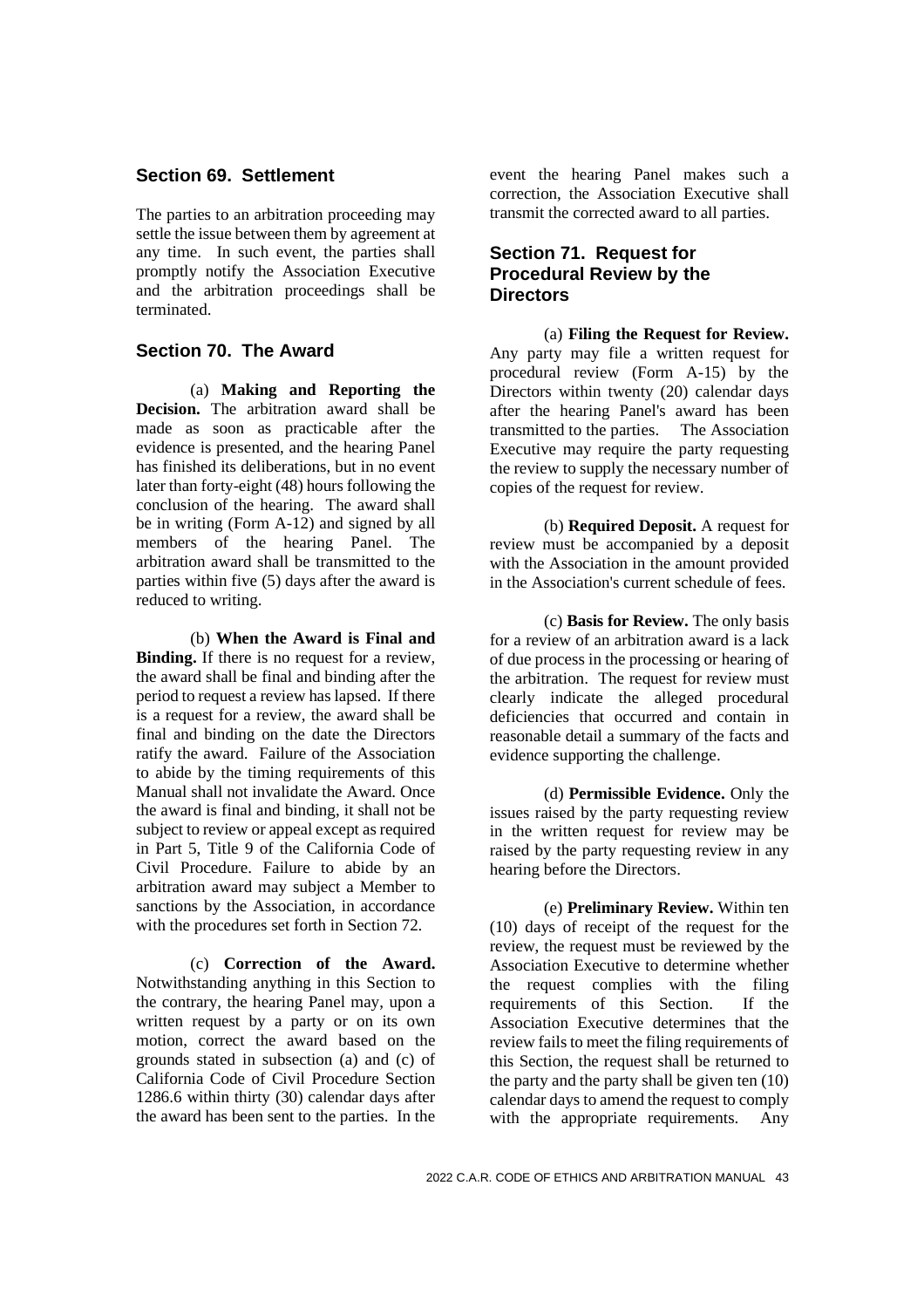preliminary decision by the Association Executive is not a decision on the merits of the request but is to insure that the request complies with the filing requirements of this Section.

(f) **Conducting the Review Hearing.** If a request for review is filed, the procedures for the review shall be the same as those used for disciplinary hearing reviews as contained in Section 38 and subject to any exceptions contained in this Section. Where Section 38 references disciplinary forms, the corresponding arbitration forms shall be used. To the extent any procedures in Section 38 are applicable only to disciplinary hearing reviews, such procedures shall not be applicable.

(g) **Documents Provided to the Directors.** The Association Executive shall provide to the Directors, in advance of the review hearing, copies of the request for review, response to that request, and the award.

(h) **Delegation of Authority to Conduct the Review.** The Directors may delegate the authority to conduct the procedural review to Association legal counsel, provided Association legal counsel did not participate in the review of the complaint before the hearing, or at the hearing level of the dispute. If Association legal counsel conducts the review, the procedures shall be the same as for the Directors.

(i) **Action of the Directors.** The Directors shall render their decision promptly (Form A-19). Their decision may be to 1) ratify the award of the hearing Panel, or 2) to remand the case for a new hearing before a new Panel.

(j) **Disposition of the Deposit.** If the Directors ratify the decision of the hearing Panel, the money deposited by the party requesting review shall pass into the general treasury of the Association. If a new hearing

is ordered, the deposit shall be returned to the party requesting the review.

(k) **Finality of Directors' Decision.** The decision of the Directors to ratify the decision shall be final. Further, failure of the Association to abide by the timing requirements of this Manual shall not invalidate the decision of the Panel of **Directors** 

(l) **Role of C.A.R.** C.A.R. does not review and cannot overturn any decision of any review Panel of Directors pursuant to Section 71.

# **Section 72. Enforcement**

(a) **Judicial Confirmation; Costs and Fees.** The judgment of any competent court of record in California may be rendered upon the award. In the event it is necessary for any party to the arbitration to obtain judicial confirmation and enforcement of the arbitration award against any other party, the party failing to abide by the arbitration award shall pay to the party obtaining such confirmation the costs and reasonable attorneys' fees incurred in such actions as determined by the court.

The award is final as set forth in Section 70(b). Any payment plan or discipline to membership imposed by the Association pursuant to a "show cause" hearing, is for the violation of the membership duty to abide by the arbitration award and is not be a modification of the award. The prevailing parties retain the right to judicial confirmation of the entire final award in addition to the membership suspension process set forth in Section 72 (b)-(e). Sanctions and payments to avoid sanctions are independent of, and run concurrently with, the prevailing parties' rights to judicially enforce the award. Any such payment plan to avoid suspension, including the decision not to suspend the member, is not a modification of the award.